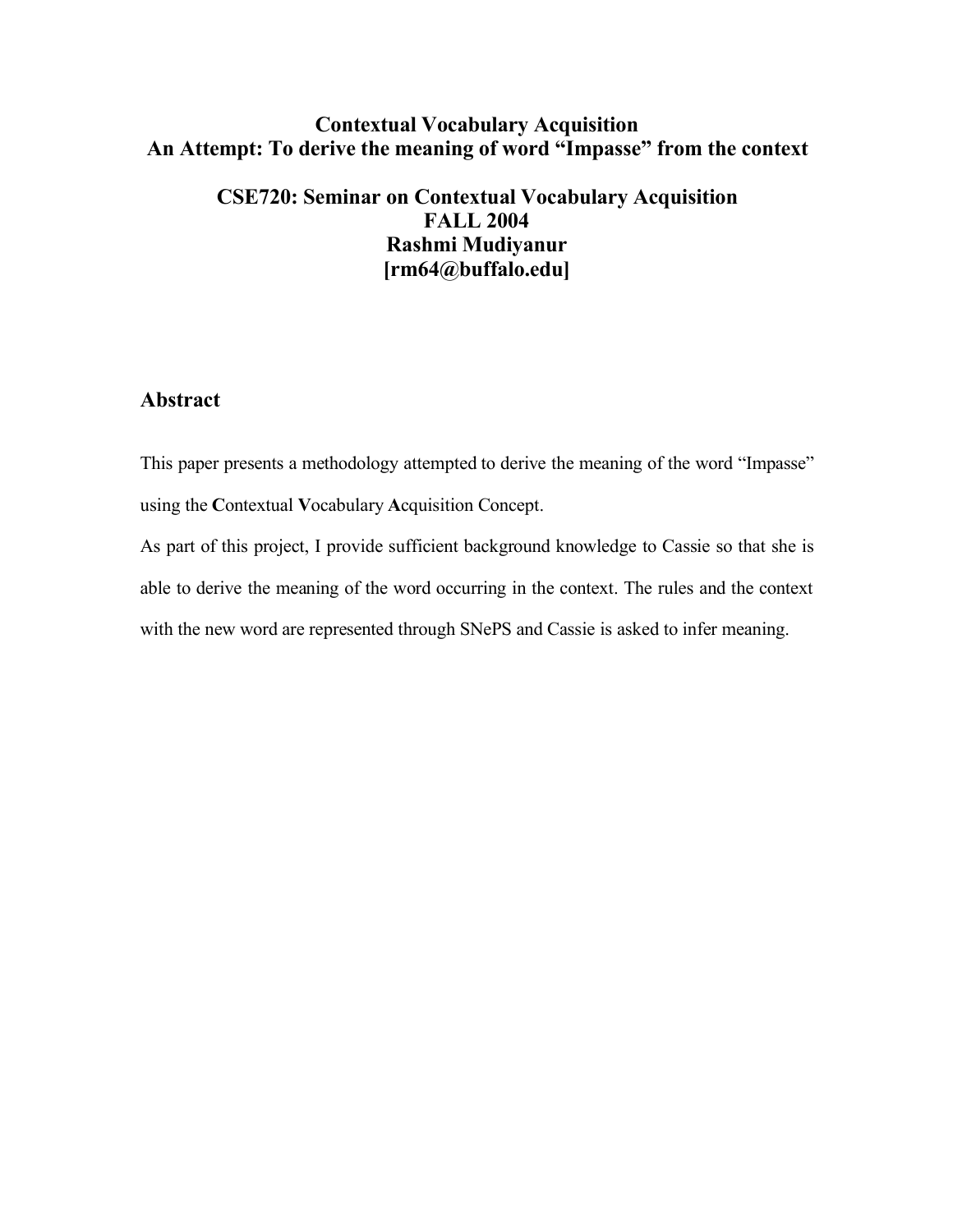#### **Introduction**

What is Contextual Vocabulary Acquisition?

**C**ontextual **V**ocabulary **A**cquisition is the active, deliberate acquisition of word meanings from text by reasoning from contextual cues, background knowledge, and hypotheses developed from prior encounters with the word, but without external sources of help such as dictionaries or people. The ultimate goal is not merely to improve vocabulary acquisition, but also to increase students' reading comprehension of science, technology, engineering, and mathematics (STEM) texts, thereby leading to increased learning, by using a "miniature" (but real) example of the scientific method, viz., CVA. Definition Algorithms have been developed to infer the meanings of unknown nouns, verbs and adjectives. Refer to CVA Web Site for more information.

The word that is being used for this experiment is "Impasse". The context I have chosen is: All chances for agreement were now gone, and compromise would now be impossible; in short, an **impasse** had been reached. This sentence is a typical example of sentences having direct description word in them. The word *in short*, should tell the reader that the consequent of this word is logically equivalent to whatever precedes this word. Also, the context is a very good example of what we call the cloze passages, which is defined as passages containing words with missing meanings, not to be mistaken to passages containing words with missing concepts. To model human cognition, this is a very good example and this motivated met to choose this word. I represented all the information that Cassie should know about 'chances for agreement', 'compromise' and 'disagreement' concepts, what we call background knowledge along with the actual context.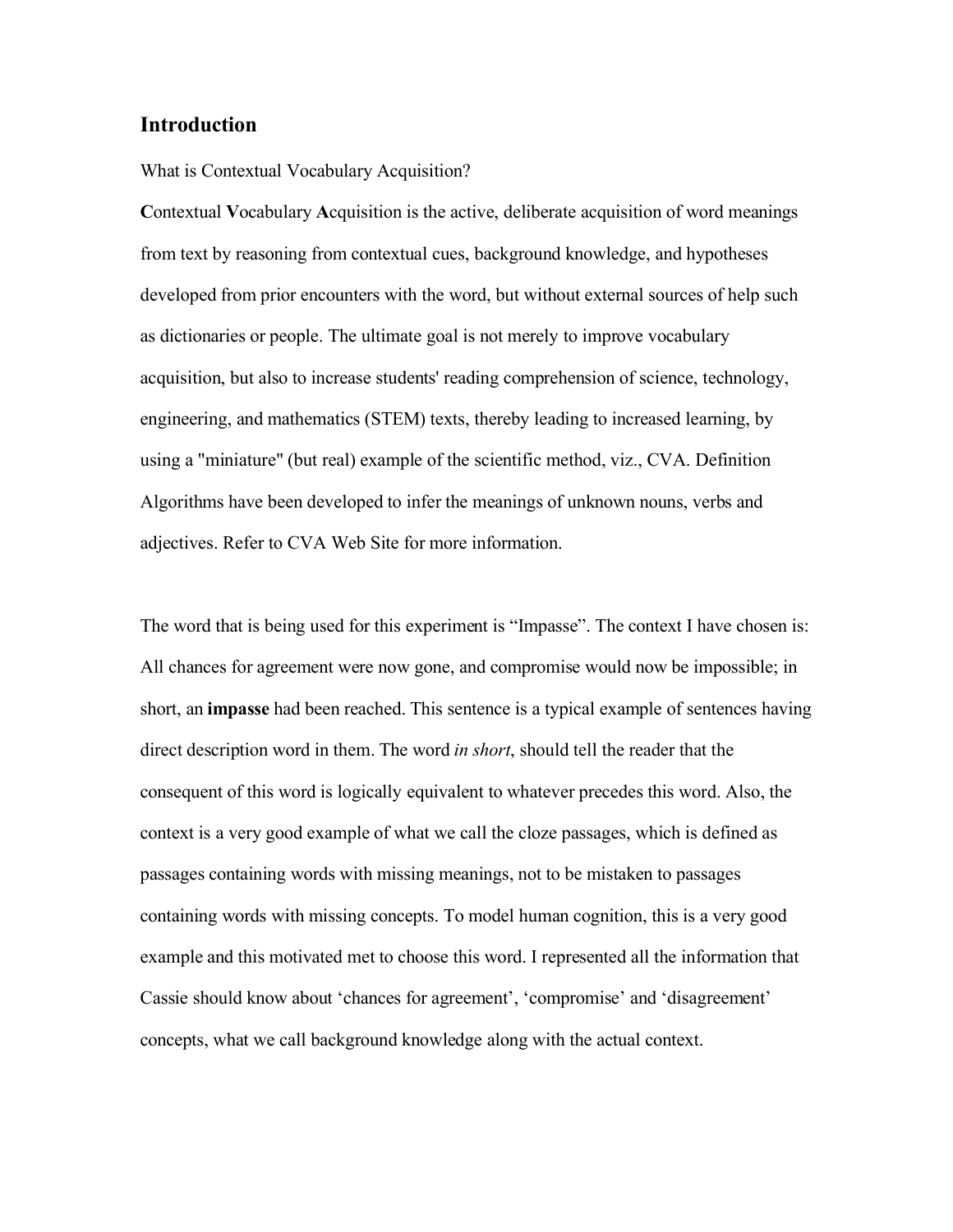Apparently, I was unable to get the results of this experiment. The experiment result is to get the meaning of the word 'Impasse' as Disagreement. However, the work still remains to be incomplete and certain modifications will need to be done to get this working. I have described the case frames that I have used and the background knowledge that I provide in the future sections of this paper.

#### **Implementation**

This task involved identifying the right background knowledge that has to be provided to Cassie so that she will be able to use the same in inferring the meaning of the difficult word. The next step is to choose the right case frames from the set of standard case frames already in SNePS. With the help of the information obtained from the above two processes, we need to represent the prior knowledge in SNePS. Representing the context, applying the noun algorithm and asking cassie as to define the word constitutes the next steps to be followed.

#### Verbal Protocols

The main intent behind performing verbal protocol is to be able to prudently select the background knowledge that needs to be provided to cassie. Since, CVA is modeled on the basis of human cognition, we experimented this with a couple of subjects. Each subject was given the context with the word 'Impasse' replaced with 'Ontive' as Impasse is too common a word to be called *Unknown.* They were asked to think aloud while they were using the inferring process. Fortunately, all the subjects were able to infer the meaning as *disagreement*. Based on what prior world knowledge they used, I was able to decide on what knowledge to provide to the system as background.

#### Case Frames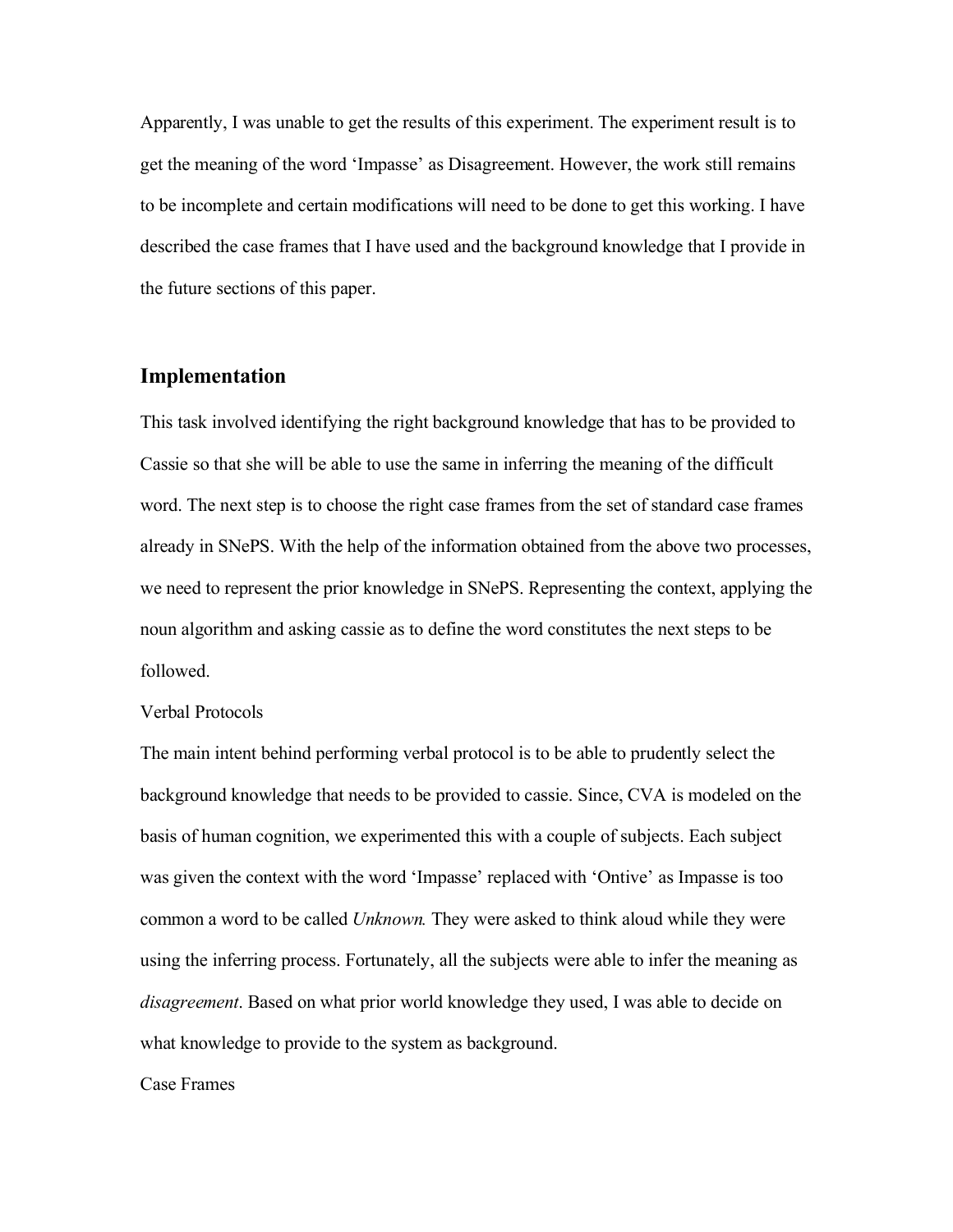In addition to the standard case frames in SNePS and the ones mentioned in the CVA website, I used the equiv-equiv relationship that represents the logical equivalence of two objects.

Syntax: Semantics:  $[[m]]$  is a proposition that  $[[i]]$  proposition is logically equivalent to  $[[i]]$  proposition Example: A in short  $B \equiv A$  is logically equivalent to B (build  $\phi$ (build object  $\sqrt[x]{y}$ ) (build equiv \*x equiv \*y) Equiv Equiv **i j m**

## **Background Knowledge**

Based on the information that I obtained from my subjects who participated in the verbal protocols, I was able to arrive at the following rules as background knowledge.

Since, the first sentence says that all chances for agreement were gone, subjects understood that this means that disagreement has been reached.

RULE 1: *If all chances for agreement are gone, then Disagreement has been reached.*

Subjects understood that if compromise is not possible then, agreement is not possible.

RULE 2: *If compromise is impossible, then Disagreement has been reached.*

We also introduce a new rule to say that if X is reached, Y is reached and X is Unknown,

then Y is  $X$  – this is to tell Cassie to derive the meaning of the unknown word.

RULE 3: *If X is reached and Y is reached and Y is unknown, then Y is X.*

## **SNePS Representation of Background Knowledge**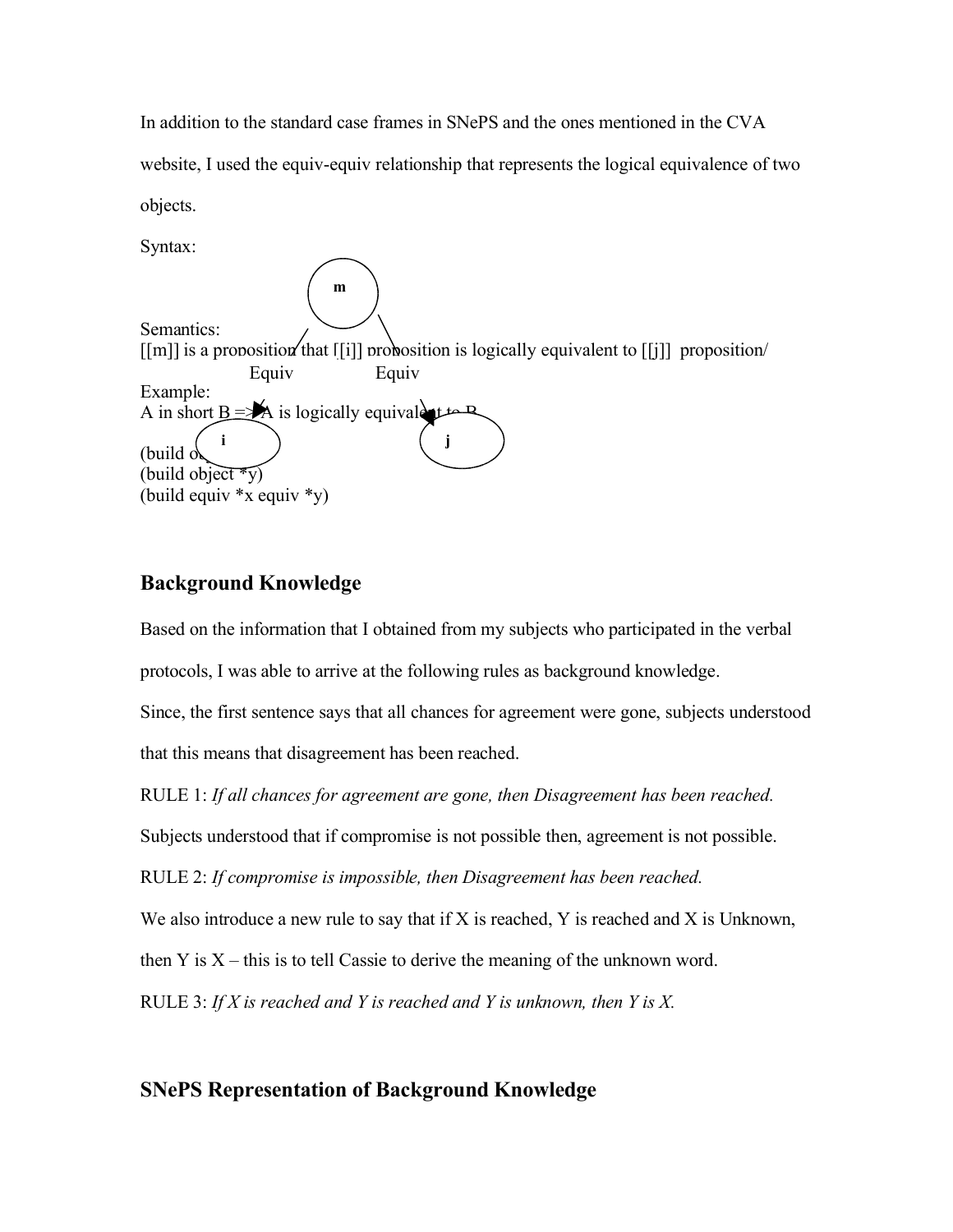After cogent selection, analysis and a couple of attempts, the background knowledge was represented as follows:



RULE 1: *If all chances for agreement are gone, then Disagreement has been reached.*

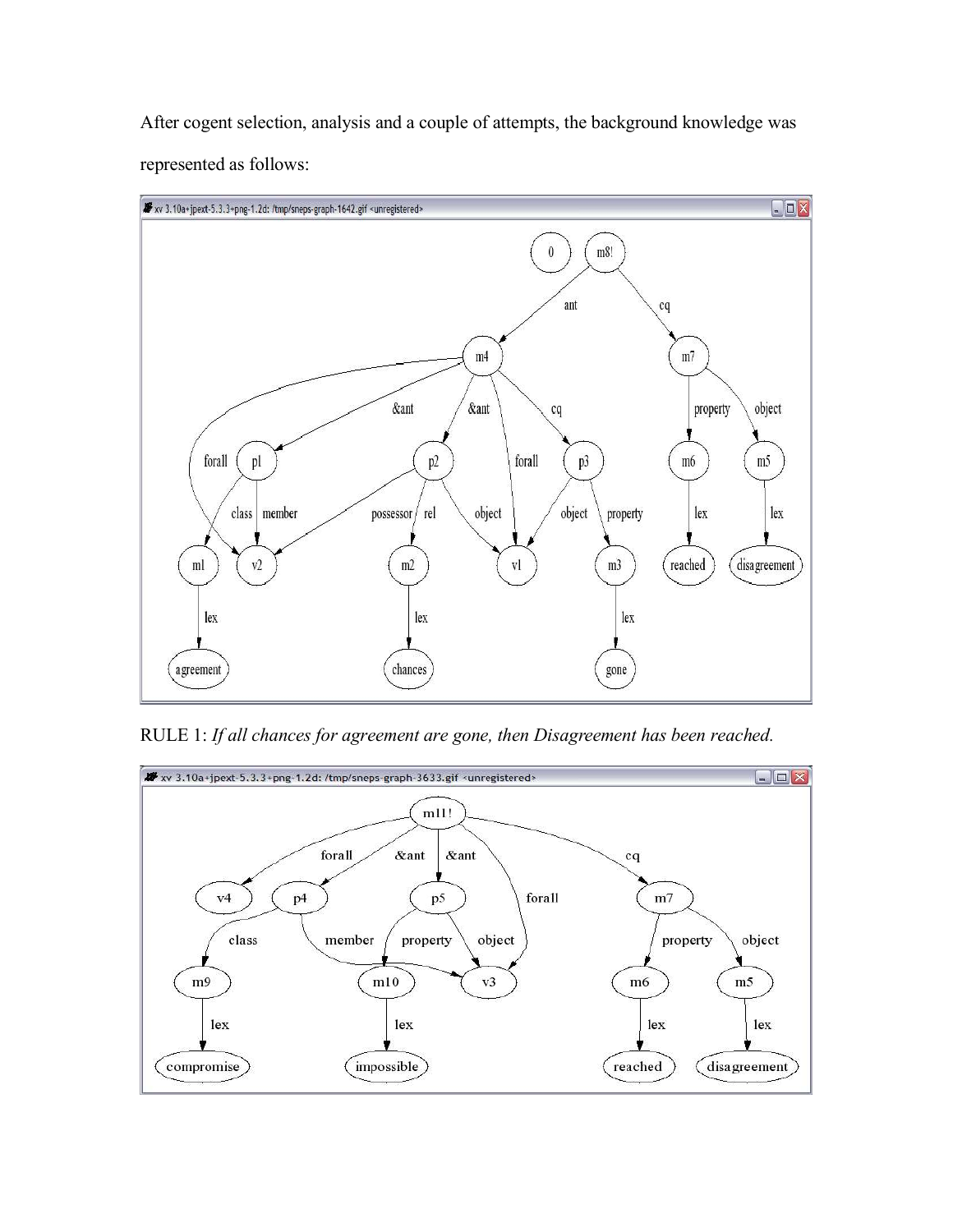#### RULE 2: *If compromise is impossible, then Disagreement has been reached.*



RULE 3: *If X is reached and Y is reached and Y is unknown, then Y is X.*

### **The Context**

The context can be split into 3 statements. Each statement is connected by and or a symbol that implies 'and'. Hence, we represent each statement separately and connect them using the thresh rule.

## **SNePS Representation of the Context**

*All chances for agreement are not gone*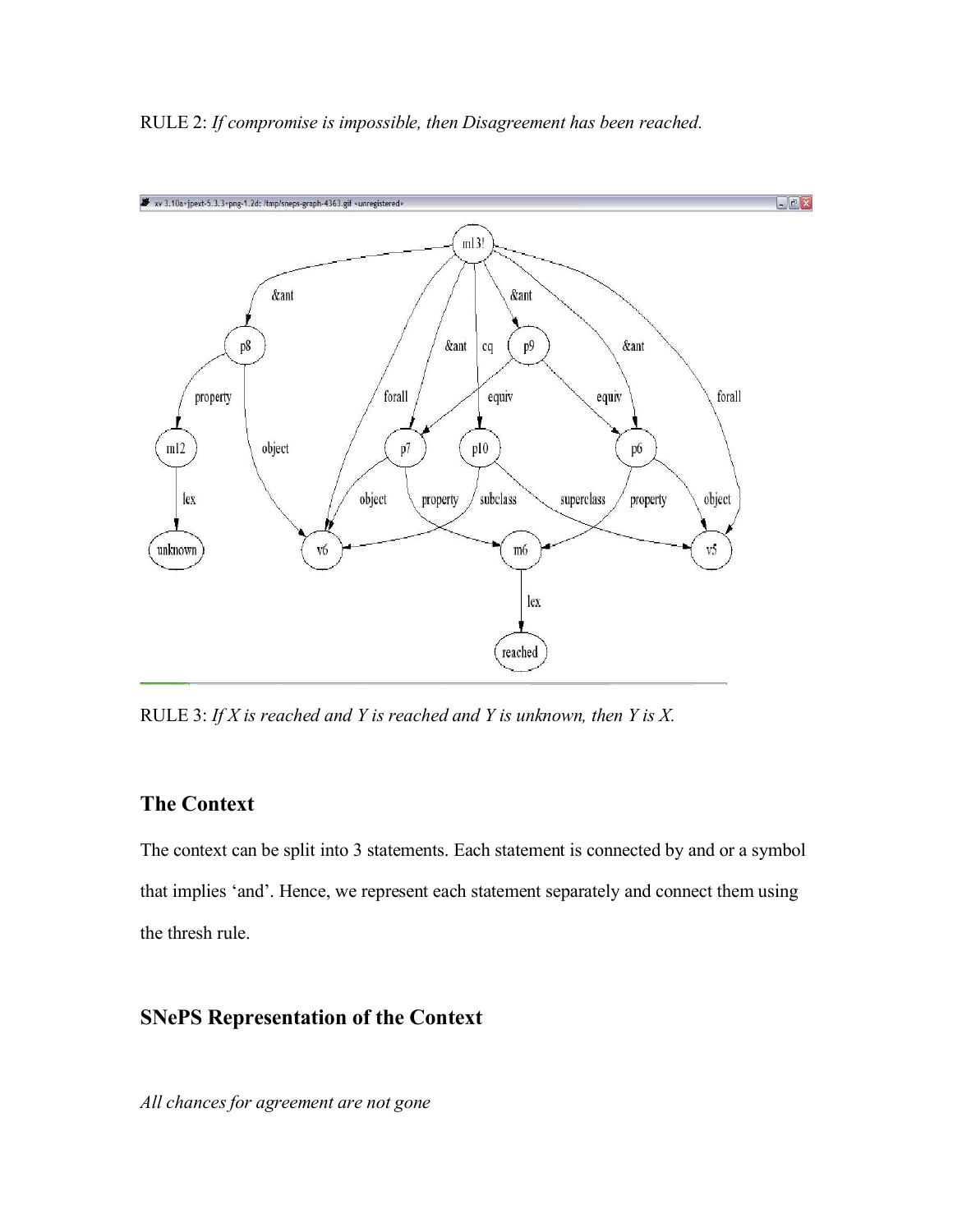

*Compromise is now impossible*

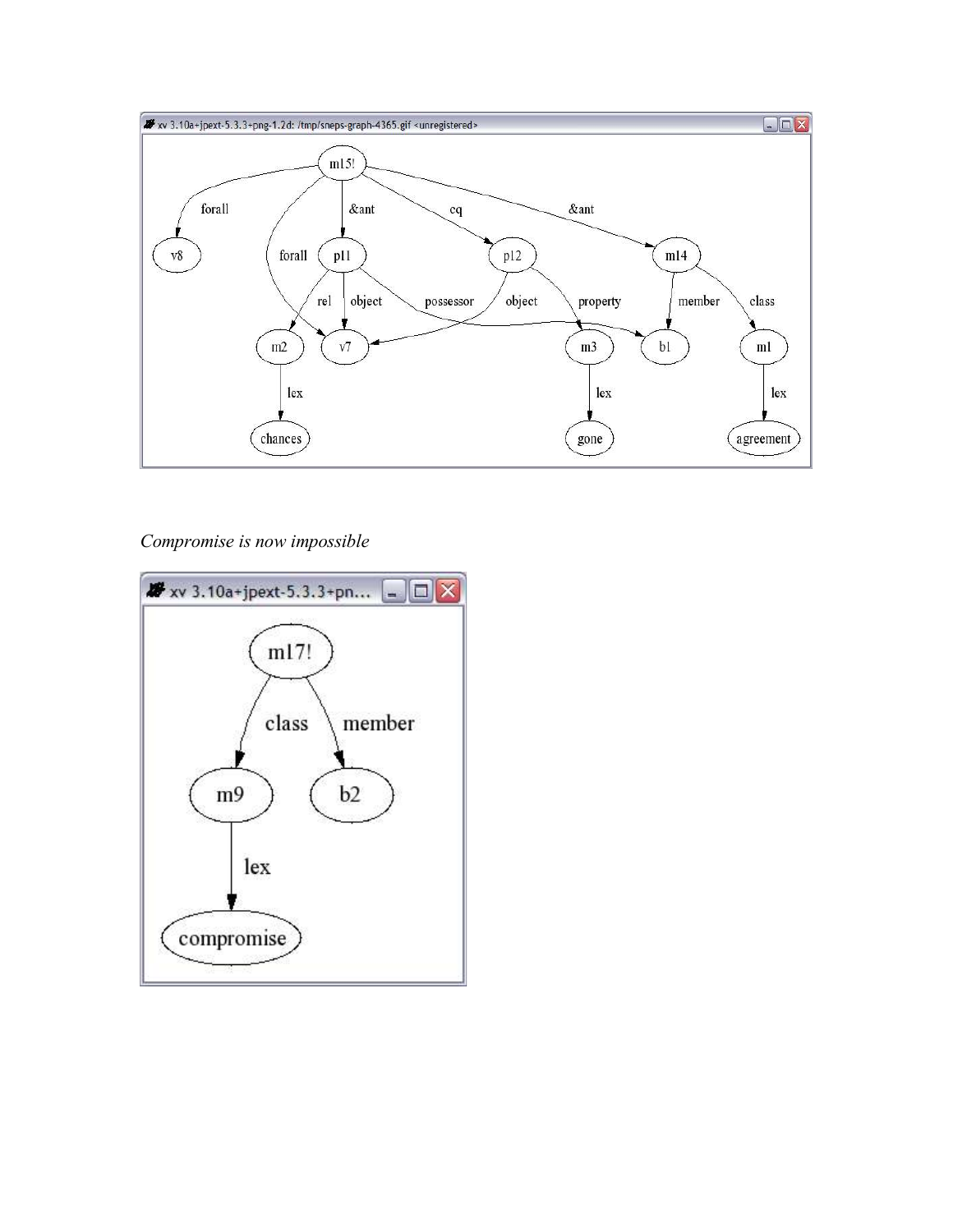

*In short, Impasse has been reached.*

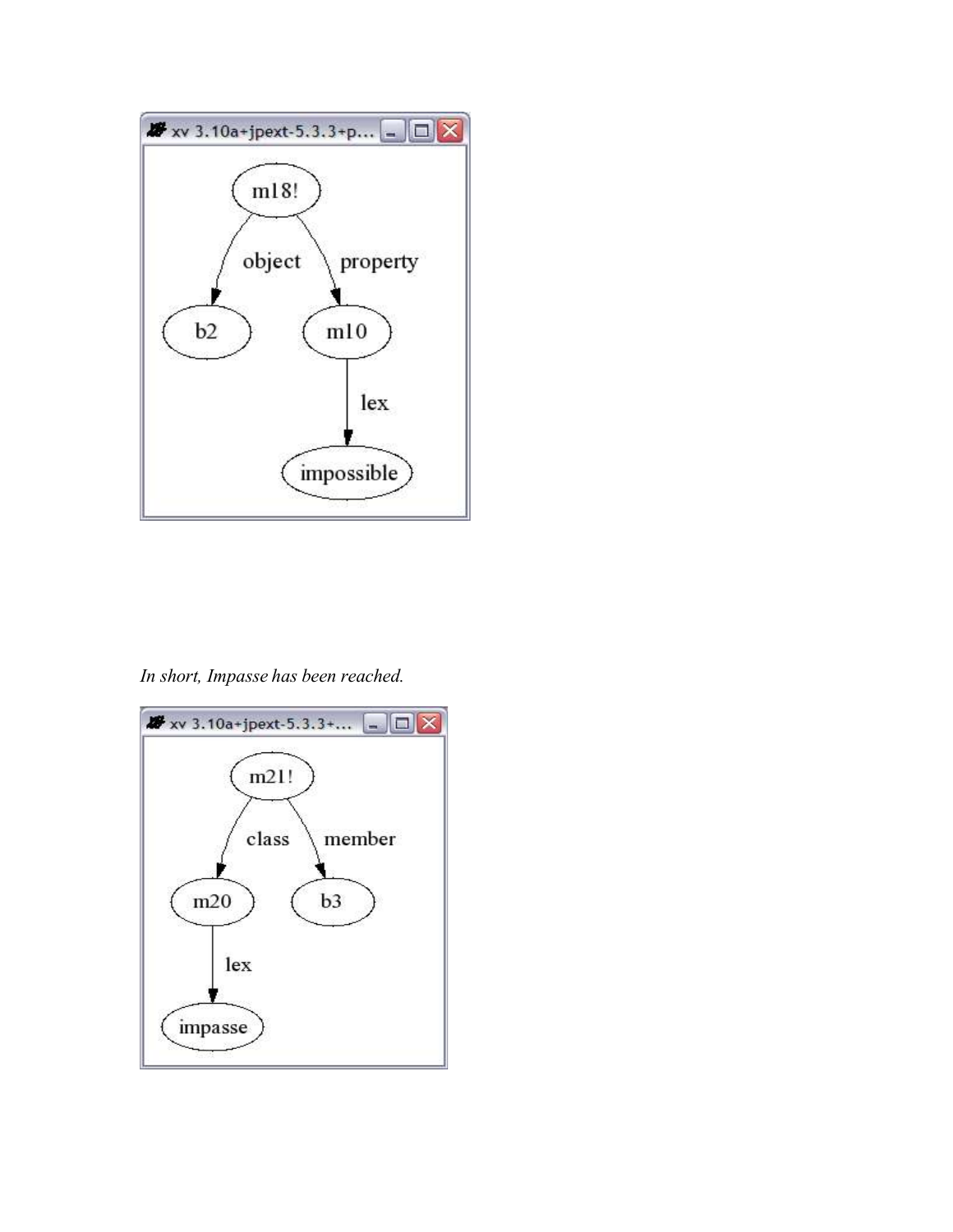

*Impasse is Unknown*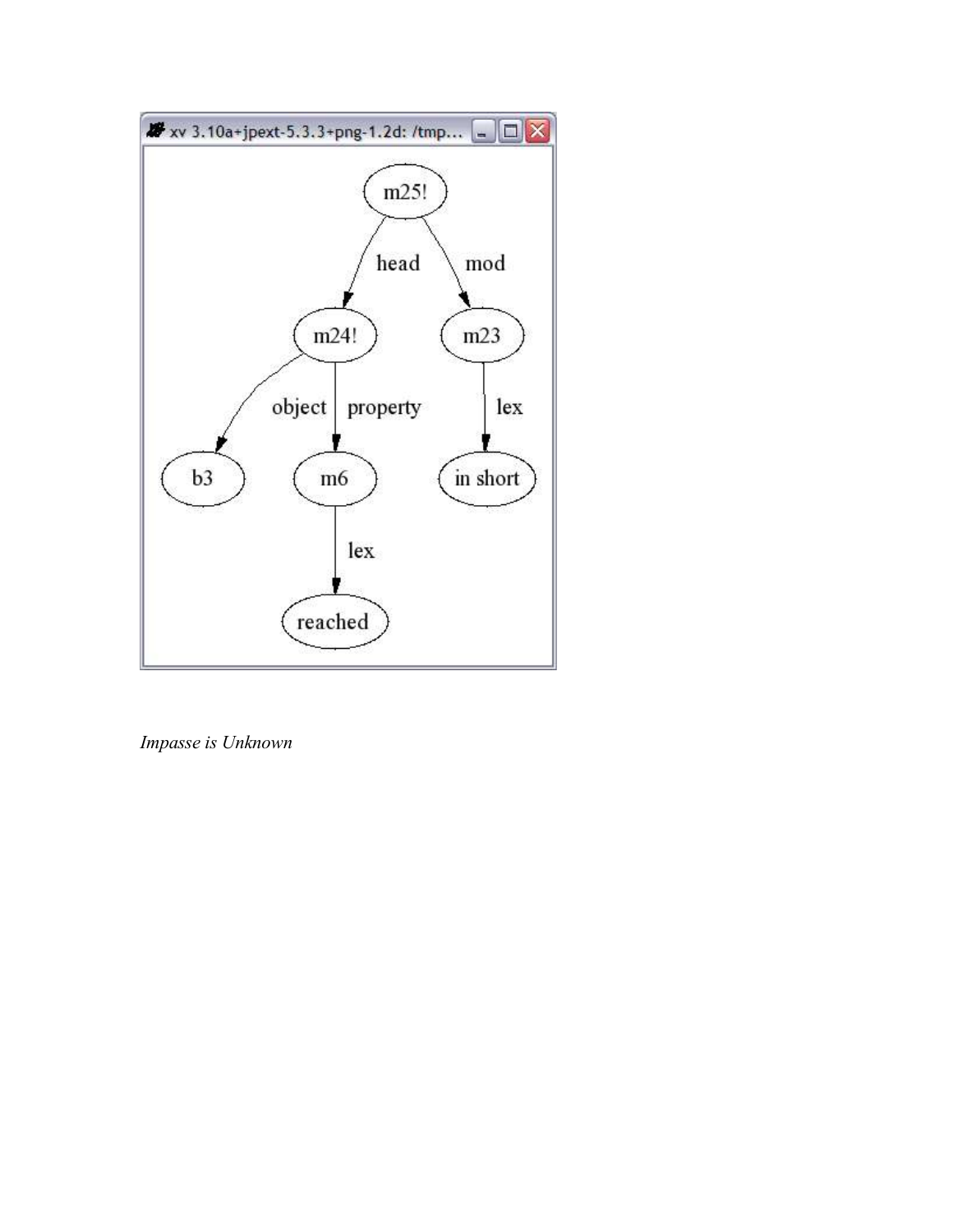

Final Representation



Noun Algorithm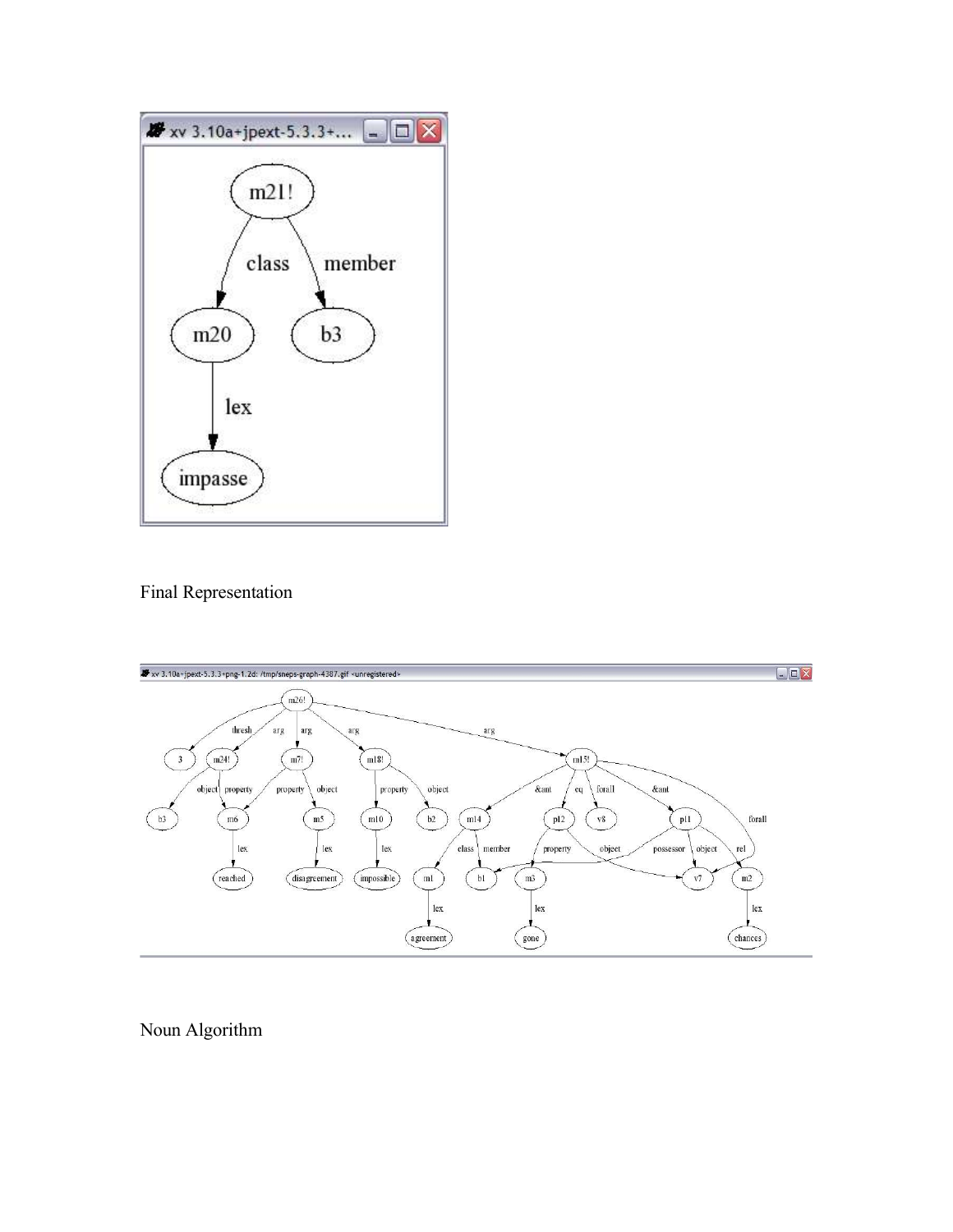Since Impasse is a noun in English language, we use the noun algorithm to derive the meaning of this word.

## **Results**

Appendix I has the entire code of this project including the background knowledge and the passage representation. Appendix II has a sample run of the demo program. I have tried with three different case frames to get the output. I am including the demo run with all the three different trials.

The following is the output of Cassie when asked to define the word 'Impasse':

**--> defineNoun "impasse") --- pause --- Definition of impasse: Possible Properties: unknown, reached, nil**

The above result does not say much about the *unknown* word. However, if we keenly observe the final representation of the passage, we understand that cassie is deducing that disagreement has been reached. Perhaps, it is unable to correlate disagreement to impasse even after giving the rule that if x is reached and y is reached, then x is y.

## **Immediate Steps**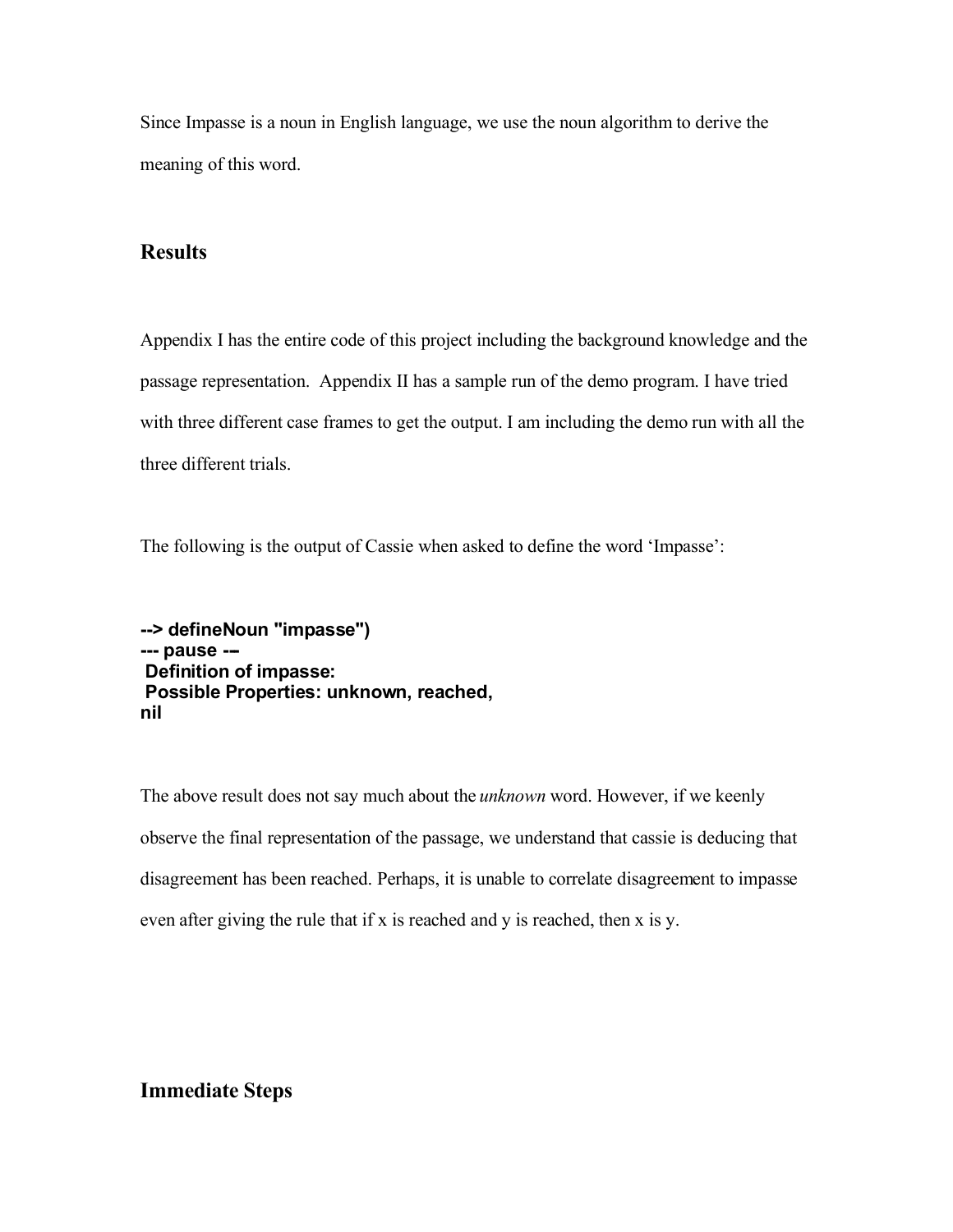I have recognized the following steps that need to be immediately followed to get this word working:

- 1. Figure out why cassie is not correlating Impasse with Disagreement even after giving the RULE 3.
- 2. After Step 1 is successfully implemented, we need to see if cassie gives Disagreement for Class Inclusions of Impasse.

## **Future Work**

As you can see there are quite a large amount of research that can go into this programming project. Some of the long terms tasks that I suggest are:

- 1. One can try and implement the 'In short' phrase using the right case frame so that thresh case frame which is superfluous can be eliminated
- 2. One can modify the noun algorithm to make cassie look for equiv-equiv caseframes as well.

## **References**

1. William J. Rapaport, "Contextual Vocabulary Acquisition: from algorithm to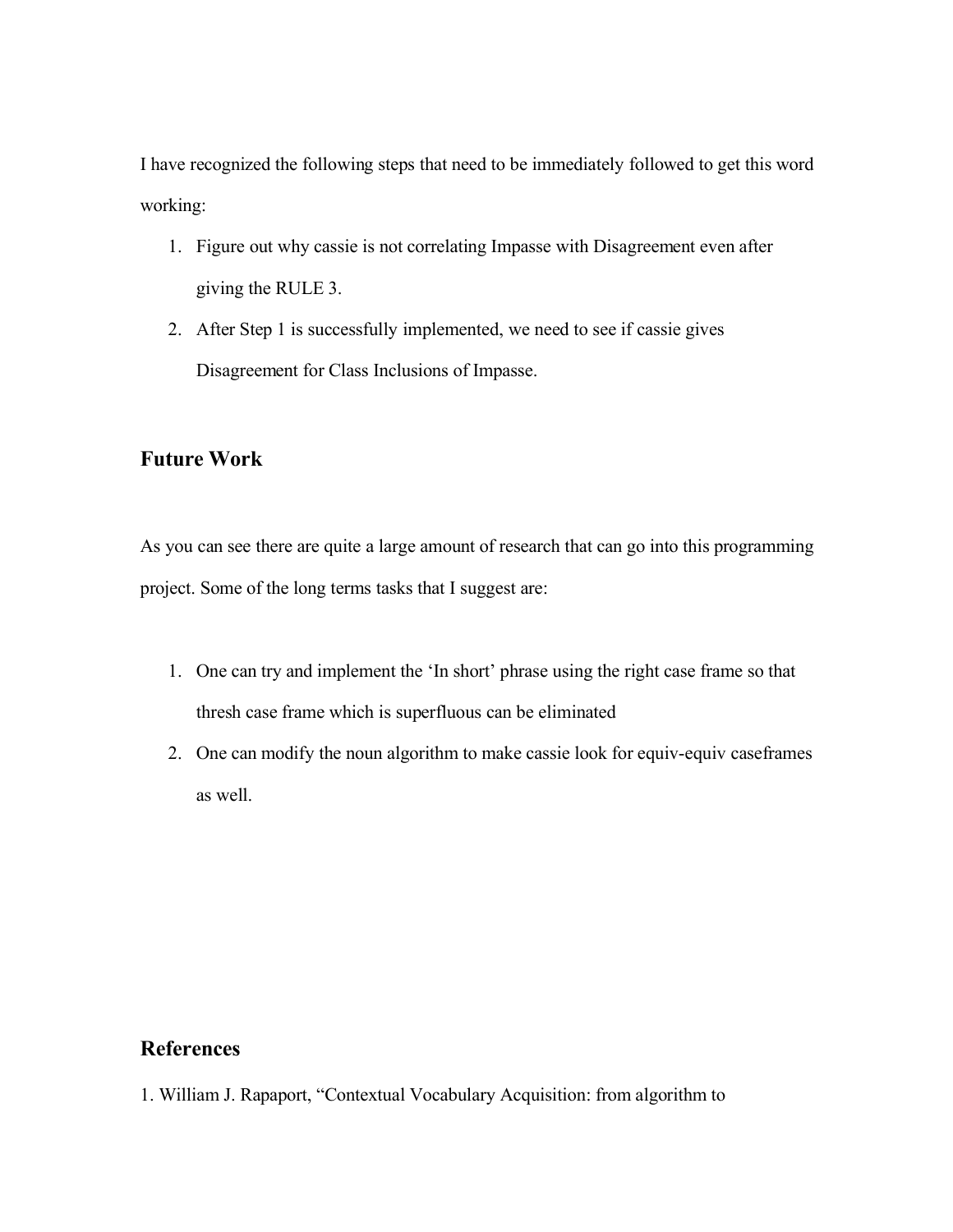curriculum", http://www.cse.buffalo.edu/~rapaport/CVA/cva.html

- 2. "SNeRG, The SNePS Research Group", http://www.cse.buffalo.edu/sneps
- 3. "SNePS 2.6.1 User's Manual" [Postscript], Chs. 4, 7.3.

4. Dulin, Kenneth L. (1970), "Using Context Clues in Word Recognition and Comprehension", *The Reading Teacher* 23(5):440-445, 469.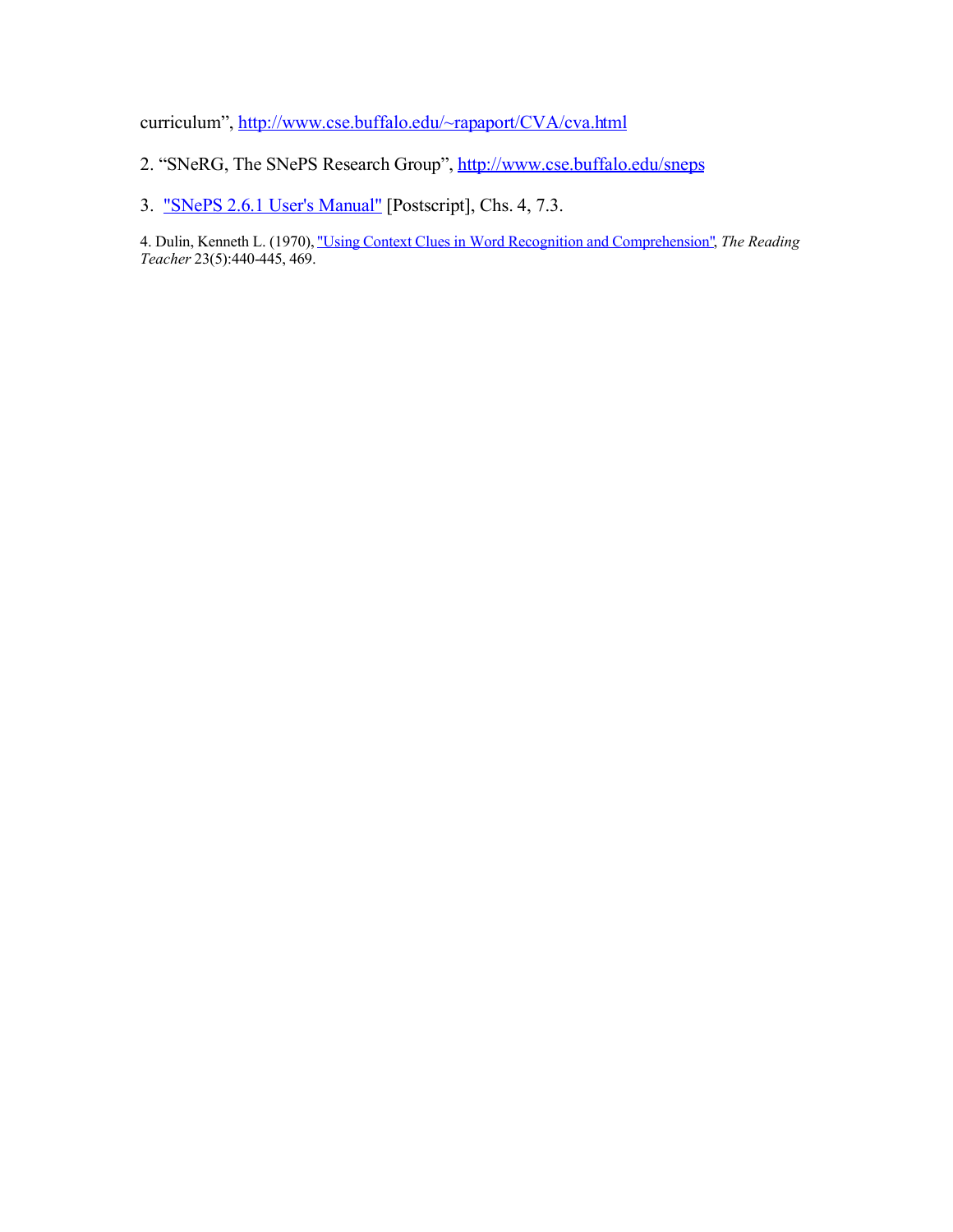# **Appendix I**

| ; FILENAME:<br>Impasse.demo<br>$;$ DATE:<br>11-15-2004                                                                                                                                                                                                        |
|---------------------------------------------------------------------------------------------------------------------------------------------------------------------------------------------------------------------------------------------------------------|
| ; PROGRAMMER:<br>Rashmi Mudiyanur                                                                                                                                                                                                                             |
|                                                                                                                                                                                                                                                               |
| $\ldots$ template.demo.2003.11.17.txt                                                                                                                                                                                                                         |
| ; Lines beginning with a semi-colon are comments.<br>; Lines beginning with "^" are Lisp commands.<br>: All other lines are SNePS commands.                                                                                                                   |
| ; To use this file: run SNePS; at the SNePS prompt (*), type:                                                                                                                                                                                                 |
| (demo "Impasse.demo" :av)                                                                                                                                                                                                                                     |
| ; Make sure all necessary files are in the current working directory<br>; or else use full path names.                                                                                                                                                        |
| ; Turn off inference tracing.<br>; This is optional; if tracing is desired, then delete this.<br>$\gamma$ (setq snip:*infertrace* nil)                                                                                                                        |
| ; Load the appropriate definition algorithm:<br>:; UNCOMMENT THE ONE YOU *DO* WANT<br>:; AND DELETE THE OTHER!!!!!!!!!!!!!!!!!!!!!!!!!!!!!!!!<br>"(load "/projects/rapaport/CVA/STN2/defun noun.cl")<br>; ^(load "/projects/rapaport/CVA/STN2/defun verb.cl") |
| ; Clear the SNePS network:<br>(resetnet)                                                                                                                                                                                                                      |
| : OPTIONAL:<br>: UNCOMMENT THE FOLLOWING CODE TO TURN FULL FORWARD INFERENCING ON:<br>; enter the "snip" package:<br>$\gamma$ (in-package snip)                                                                                                               |
| ; turn on full forward inferencing:<br>^(defun broadcast-one-report (represent)<br>(let (anysent)<br>(do.chset (ch *OUTGOING-CHANNELS* anysent)<br>(when (isopen.ch ch)<br>(setq anysent<br>(or (try-to-send-report represent ch)<br>anysent)))))<br>nil)     |
| ; re-enter the "sneps" package:<br>^(in-package sneps)                                                                                                                                                                                                        |
| ; load all pre-defined relations:<br>(intext "/projects/rapaport/CVA/STN2/demos/rels")                                                                                                                                                                        |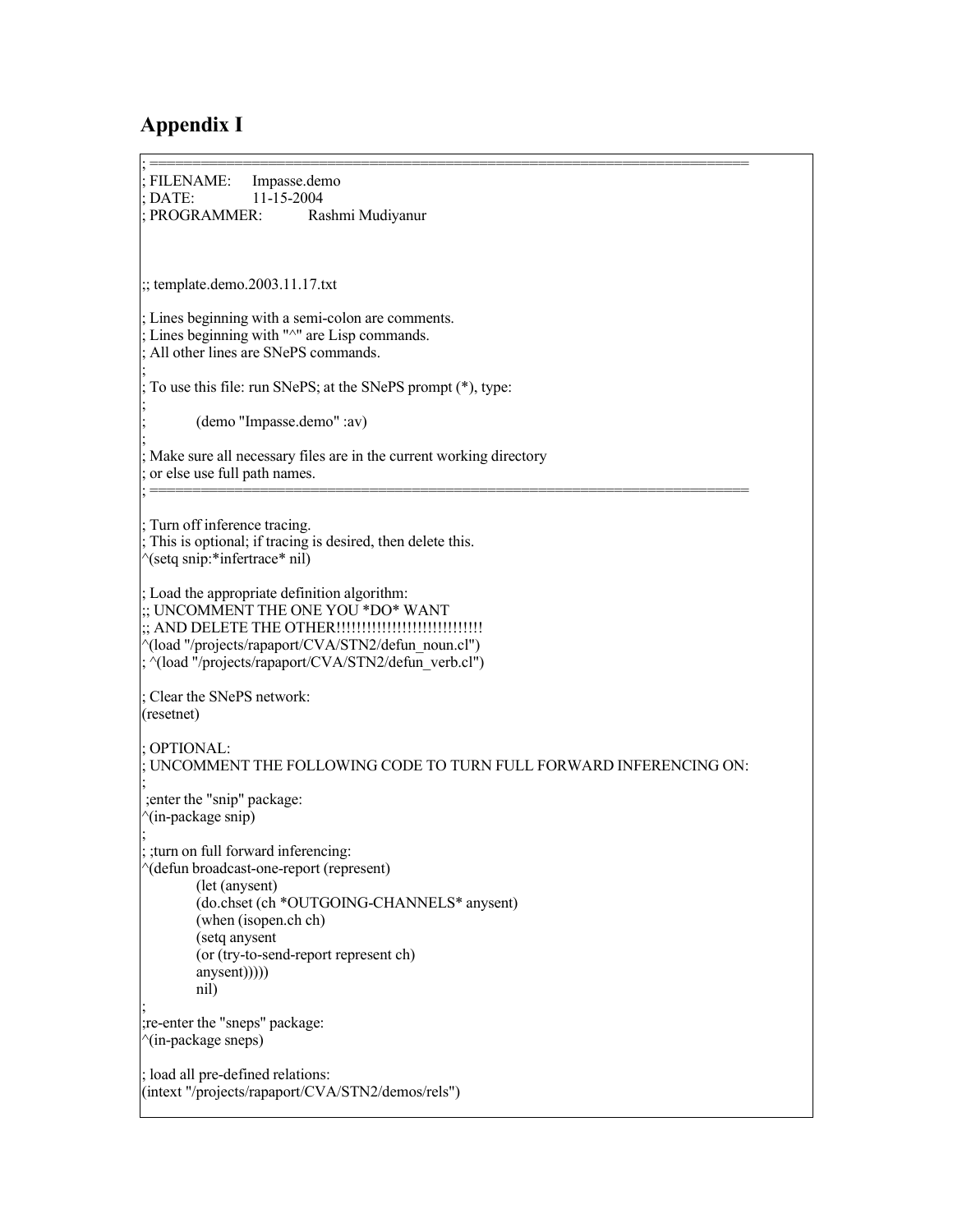; load all pre-defined path definitions: (intext "/projects/rapaport/CVA/mkb3.CVA/paths/paths") ;defining the relations not found in the rels (define isa mod head) ; BACKGROUND KNOWLEDGE: ; ===================== ; (put annotated SNePSUL code of your background knowledge here) ;RULE1: If all chances for agreement are gone, then Disagreement has been reached (describe (assert ant (build forall (\$x \$A) &ant (build member \*A class (build lex "agreement") ) &ant (build possessor \*A rel (build lex "chances") object \*x) cq (build object \*x property (build lex "gone"))) cq (build object (build lex "disagreement") property (build lex "reached") ) ) ) ;RULE2: If compromise is impossible then Disagreement has been reached. (describe (assert forall (\$x \$y) &ant (build member \*x class (build lex "compromise") ) &ant (build object \*x property (build lex "impossible") ) cq (build object (build lex "disagreement") property (build lex "reached") ) ) ) ;RULE3: If X is reached and Y is reached and Y is unknown, then Y is X. (describe (assert forall (\$x \$y) &ant (build object \*x property (build lex "reached")  $) = r1$ &ant (build object \*y property (build lex "reached")  $= r2$ &ant (build object \*y property (build lex "unknown") ) &ant (build equiv \*r1 equiv \*r2) cq (build subclass \*y superclass \*x) ) ) ; CASSIE READS THE PASSAGE: ; ========================= ; (put annotated SNePSUL code of the passage here) (describe (add forall (\$x \$A)

&ant (build member #A class (build lex "agreement") ) &ant (build possessor \*A rel (build lex "chances")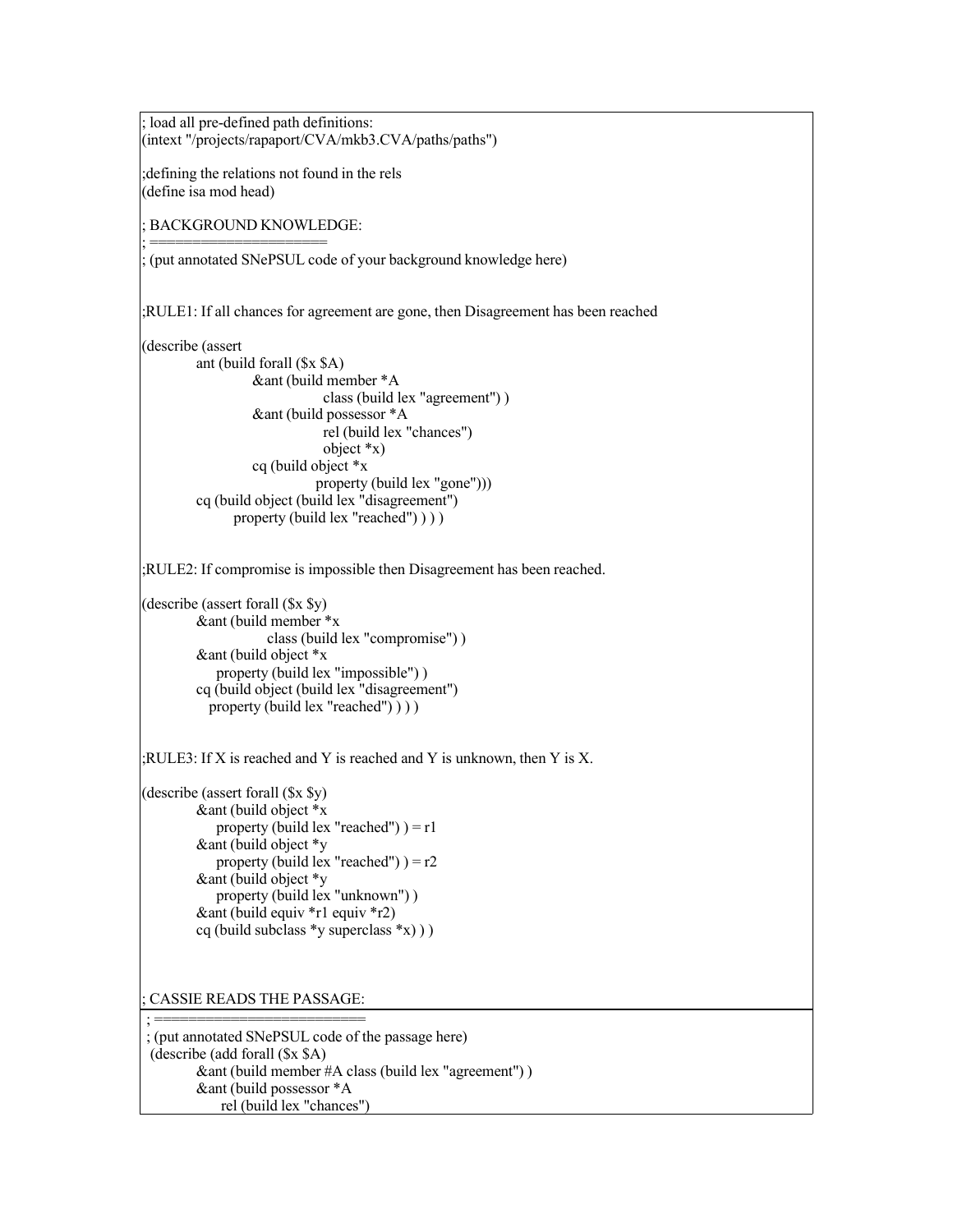| object $*_{x}$ )                                                                                                   |
|--------------------------------------------------------------------------------------------------------------------|
| cq (build object *x<br>property (build lex "gone") $) = arg1$                                                      |
| (describe (add member #c class (build lex "compromise")))                                                          |
| (describe (add object *c                                                                                           |
| property (build lex "impossible") $) = arg2$ )                                                                     |
| (describe (add member #I class (build lex "impasse")))                                                             |
| (describe (add object *I property (build lex "unknown")))                                                          |
| (describe (add<br>mod (build lex "in short")<br>head (add object *I<br>property (build lex "reached") $) = arg3$ ) |
| (describe (assert thresh 3)<br>$arg*arg1$<br>$arg*arg2$<br>$arg*arg3)$ )                                           |
| ; Ask Cassie what "Impasse" means:                                                                                 |
| ; UNCOMMENT THE ONE YOU *DO* WANT<br>"(defineNoun "impasse")                                                       |

# **Appendix II**

I am including three runs of this demo. Each is explained below: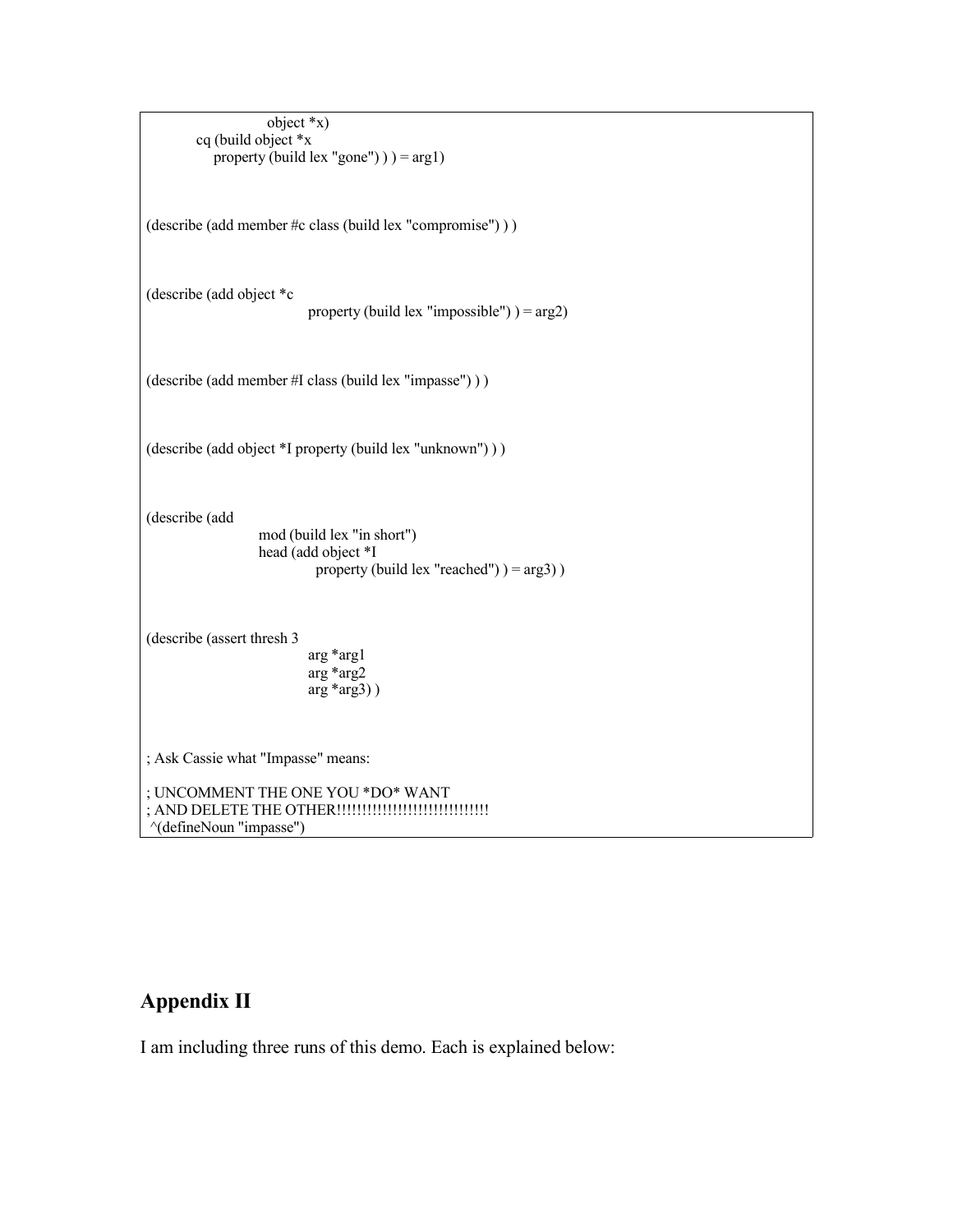- 1. Equiv-Equiv run I am using the equiv-equiv case frame to represent the ISA relationship.
- 2. Assert run I am trying to assert all the three statements together at the end, while I

am representing the context

3. Add run – I tried to add all the three statements together at the end, while I am

representing the context.

### Equiv-Equiv Run

| International Allegro CL Enterprise Edition<br>6.2 [Solaris] (Sep 23, 2004 10:59)<br>Copyright (C) 1985-2002, Franz Inc., Berkeley, CA, USA. All Rights Reserved.                                                                                         |
|-----------------------------------------------------------------------------------------------------------------------------------------------------------------------------------------------------------------------------------------------------------|
| This development copy of Allegro CL is licensed to:<br>[4549] SUNY/Buffalo, N. Campus                                                                                                                                                                     |
| :; Optimization settings: safety 1, space 1, speed 1, debug 2.<br>:; For a complete description of all compiler switches given the current<br>:; optimization settings evaluate (explain-compiler-settings).<br>$\frac{1}{2}$ $\frac{1}{2}$ $\frac{1}{2}$ |
| :: Current reader case mode: :case-sensitive-lower<br>cl-user(1): :ld/projects/snwiz/bin/sneps<br>; Loading /projects/snwiz/bin/sneps.lisp<br>Loading system SNePS10% 20% 30% 40% 50% 60% 70% 80% 90% 100%                                                |
| SNePS-2.6 [PL:1a 2004/08/26 23:05:27] loaded.<br>Type '(sneps)' or '(snepslog)' to get started.<br>$cl-user(2)$ : (sneps)                                                                                                                                 |
| Welcome to SNePS-2.6 [PL:1a 2004/08/26 23:05:27]                                                                                                                                                                                                          |
| Copyright (C) 1984--2004 by Research Foundation of<br>State University of New York. SNePS comes with ABSOLUTELY NO WARRANTY!<br>Type '(copyright)' for detailed copyright information.<br>Type '(demo)' for a list of example applications.               |
| 12/18/2004 17:28:24                                                                                                                                                                                                                                       |
| * (demo "Impasse1.demo")<br>File /home/csgrad/rm64/cse720/Impasse1.demo is now the source of input.<br>CPU time: 0.00                                                                                                                                     |
| $\ast$                                                                                                                                                                                                                                                    |
| Impasse.demo<br><b>FILENAME:</b><br>11-15-2004<br>DATE:<br>PROGRAMMER:<br>Rashmi Mudiyanur                                                                                                                                                                |
|                                                                                                                                                                                                                                                           |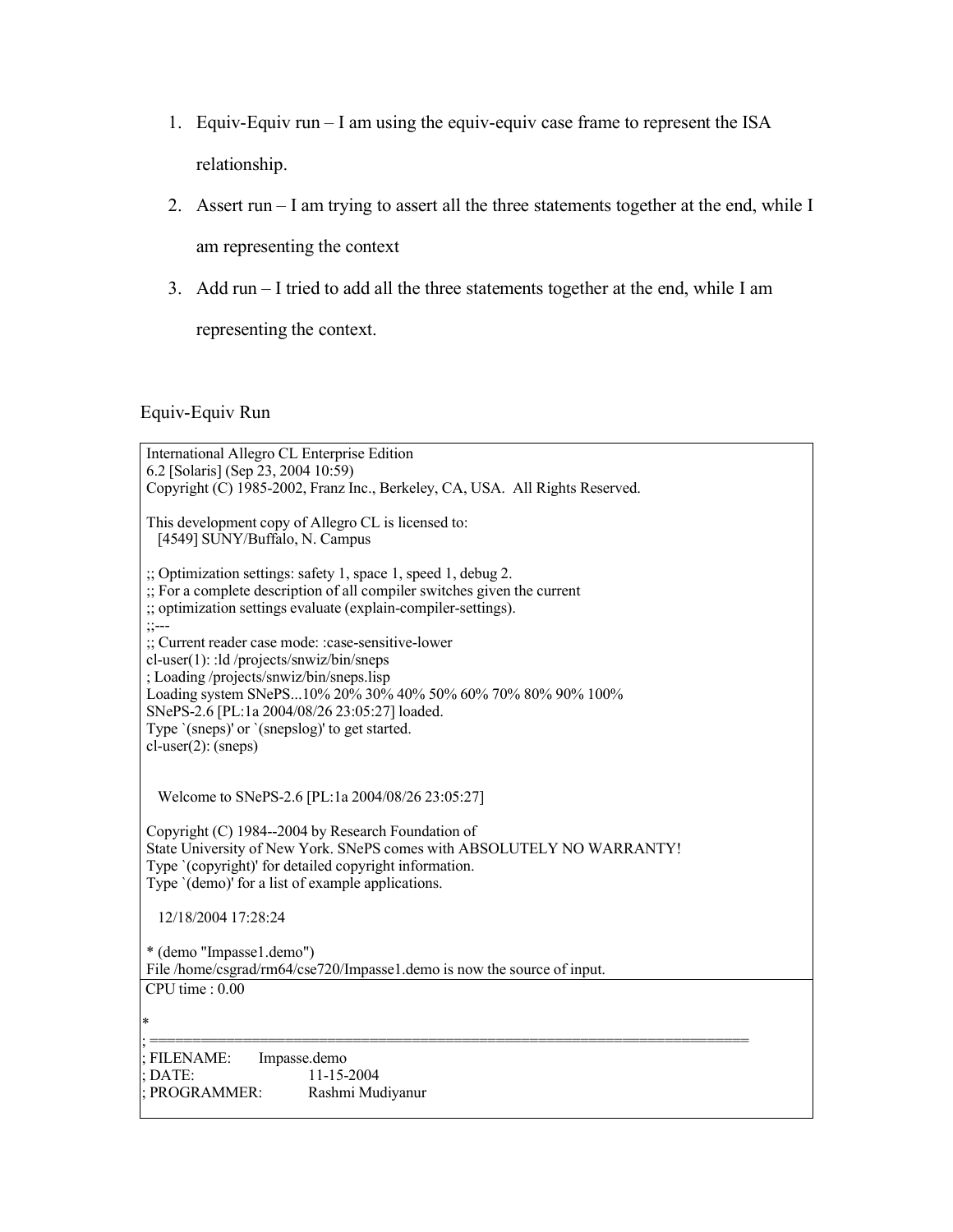;; template.demo.2003.11.17.txt

Lines beginning with a semi-colon are comments. Lines beginning with " $\wedge$ " are Lisp commands. All other lines are SNePS commands.

; To use this file: run SNePS; at the SNePS prompt (\*), type:

; (demo "Impasse.demo" :av)

Make sure all necessary files are in the current working directory or else use full path names.

; =======================================================================

Turn off inference tracing. ; This is optional; if tracing is desired, then delete this. ^( --> setq snip:\*infertrace\* nil) nil

CPU time : 0.00

;

;

;

\* ; Load the appropriate definition algorithm: ;; UNCOMMENT THE ONE YOU \*DO\* WANT ;; AND DELETE THE OTHER!!!!!!!!!!!!!!!!!!!!!!!!!!!!! ^( --> load "/projects/rapaport/CVA/STN2/defun\_noun.cl")

; Loading /projects/rapaport/CVA/STN2/defun\_noun.cl t

CPU time : 0.17

\* ; ^(load "/projects/rapaport/CVA/STN2/defun\_verb.cl")

: Clear the SNePS network: (resetnet)

Net reset - Relations and paths are still defined

CPU time : 0.01

\*

; OPTIONAL:

; UNCOMMENT THE FOLLOWING CODE TO TURN FULL FORWARD INFERENCING ON:

; ;enter the "snip" package: ^( --> in-package snip)

#<The snip package>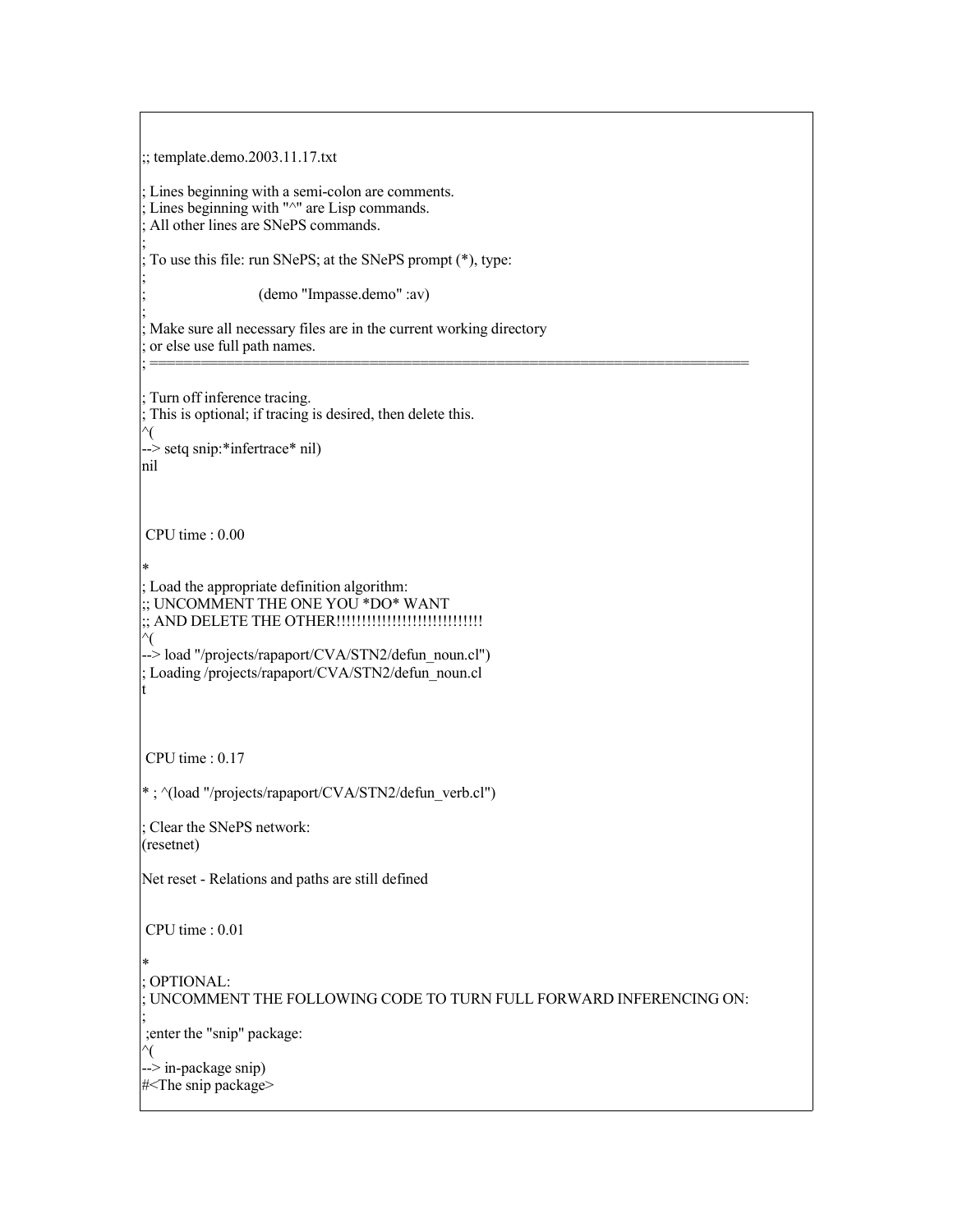```
CPU time : 0.00
* ;
; ;turn on full forward inferencing:
^(
--> defun broadcast-one-report (represent)
                  (let (anysent)
                  (do.chset (ch *OUTGOING-CHANNELS* anysent)
                  (when (isopen.ch ch)
                  (setq anysent
                  (or (try-to-send-report represent ch)
                  anysent)))))
                  nil)
broadcast-one-report
CPU time : 0.00
* ;
;re-enter the "sneps" package:
^(
--> in-package sneps)
#<The sneps package>
CPU time : 0.00
*
; load all pre-defined relations:
(intext "/projects/rapaport/CVA/STN2/demos/rels")
File /projects/rapaport/CVA/STN2/demos/rels is now the source of input.
CPU time : 0.00
*
(a1 a2 a3 a4 after agent against antonym associated before cause class
direction equiv etime event from in indobj instr into lex location manner
member mode object on onto part place possessor proper-name property rel skf
sp-rel stime subclass superclass subset superset synonym time to whole kn_cat)
CPU time : 0.01
*
End of file /projects/rapaport/CVA/STN2/demos/rels
CPU time : 0.01
*
; load all pre-defined path definitions:
(intext "/projects/rapaport/CVA/mkb3.CVA/paths/paths")
```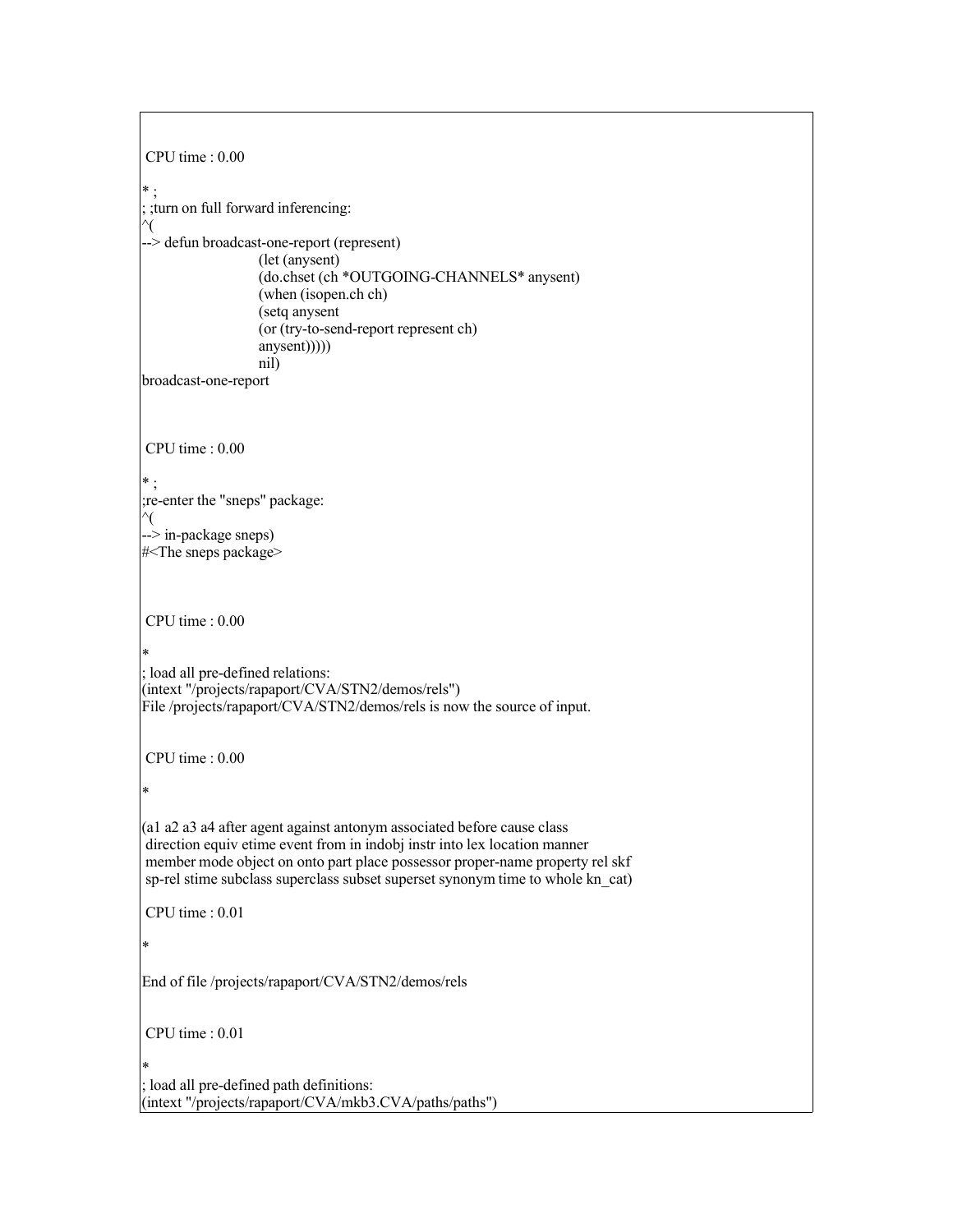File /projects/rapaport/CVA/mkb3.CVA/paths/paths is now the source of input. CPU time : 0.00 \* before implied by the path (compose before (kstar (compose after- ! before))) before- implied by the path (compose (kstar (compose before- ! after)) before-) CPU time : 0.00 \* after implied by the path (compose after (kstar (compose before- ! after))) after- implied by the path (compose (kstar (compose after- ! before)) after-) CPU time : 0.00 \* sub1 implied by the path (compose object1- superclass- ! subclass superclass-! subclass) sub1- implied by the path (compose subclass- ! superclass subclass- ! superclass object1) CPU time : 0.00 \* super1 implied by the path (compose superclass subclass-! superclass object1-! object2) super1- implied by the path (compose object2-! object1 superclass-! subclass superclass-) CPU time : 0.00 \* superclass implied by the path (or superclass super1) superclass- implied by the path (or superclass- super1-) CPU time : 0.00 \* End of file /projects/rapaport/CVA/mkb3.CVA/paths/paths CPU time : 0.00 \* ;defining the relations not found in the rels (define isa mod head) (isa mod head) CPU time : 0.01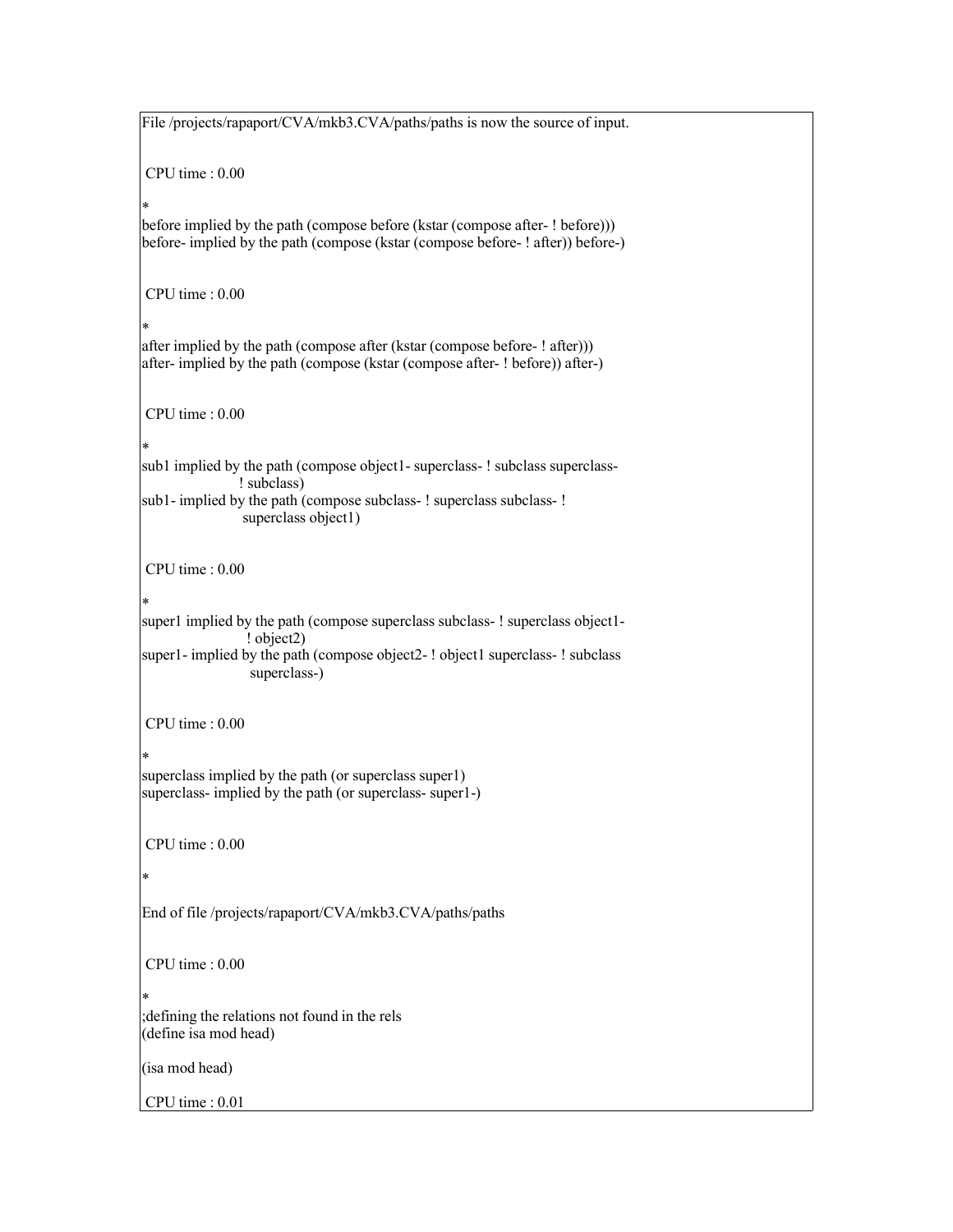\* ; BACKGROUND KNOWLEDGE:

; ===================== ; (put annotated SNePSUL code of your background knowledge here)

;RULE1: If all chances for agreement are gone, then Disagreement has been reached

(describe (assert

ant (build forall (\$x \$A) &ant (build member \*A class (build lex "agreement") ) &ant (build possessor \*A rel (build lex "chances") object \*x) cq (build object \*x property (build lex "gone"))) cq (build object (build lex "disagreement") property (build lex "reached")  $)$ )

(m8!

```
(ant
(m4 (for all v2 v1))(&ant (p2 (object v1) (possessor v2) (rel (m2 (lex chances))))
 (p1 (class (m1 (lex agreement))) (member v2)))
(cq (p3 (object v1) (property (m3 (lex gone))))))(cq (m7 (object (m5 (lex disagreement)))) (property (m6 (lex reached))))))
```
(m8!)

CPU time : 0.00

```
*
```
;RULE2: If compromise is impossible then Disagreement has been reached.

```
(describe (assert forall ($x $y)
                  &ant (build member *x
                             class (build lex "compromise") )
                  &ant (build object *x
            property (build lex "impossible") )
                  cq (build object (build lex "disagreement")
           property (build lex "reached") ) ) )
```

```
(m11! (for all v4 v3)(&ant (p5 (object v3) (property (m10 (lex impossible))))
(p4 (class (m9 (lex compromise))) (member v3)))
(cq (m7 (object (m5 (lex disagreement))) (property (m6 (lex reached))))))
```
(m11!)

CPU time : 0.01

\*

;RULE3: If X is reached and Y is reached and Y is unknown, then Y is X.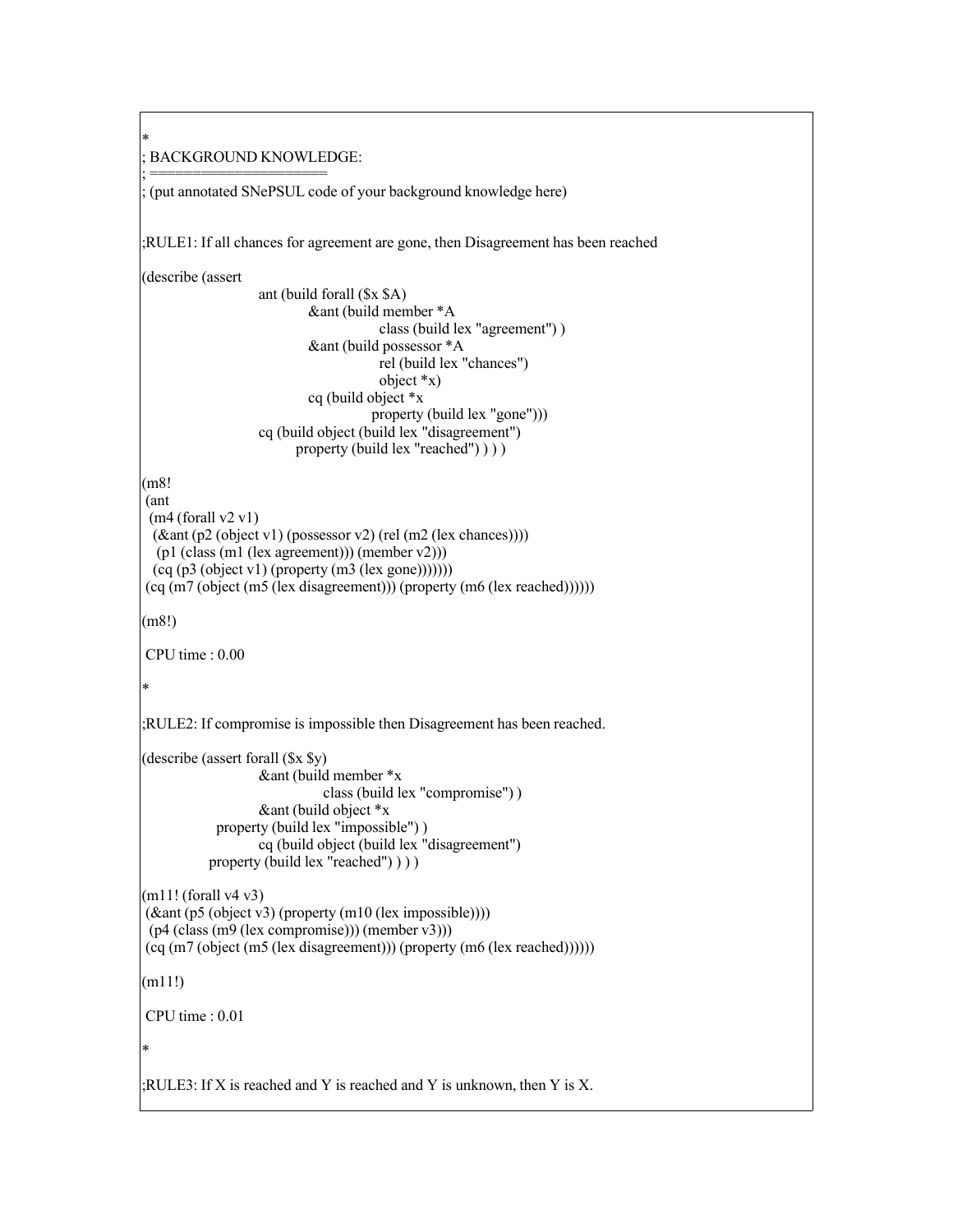(describe (assert forall (\$x \$y) &ant (build object \*x property (build lex "reached")  $=$  r1  $\&$  ant (build object  $*_y$ property (build lex "reached")  $= r2$ &ant (build object \*y property (build lex "unknown") )  $\&$  ant (build equiv \*r1 equiv \*r2) cq (build subclass  $\ast$ y superclass  $\ast$ x))) (m13! (forall v6 v5) (&ant (p9 (equiv (p7 (object v6) (property (m6 (lex reached)))) (p6 (object v5) (property (m6)))))  $(p8 (object v6) (property (m12 (lex unknown)))) (p7) (p6))$  $(cq (p10 (subclass v6) (superclass v5))))$ (m13!) CPU time : 0.00 \* ; CASSIE READS THE PASSAGE: ; ========================= ; (put annotated SNePSUL code of the passage here) (describe (add forall (\$x \$A) &ant (build member #A class (build lex "agreement") ) &ant (build possessor \*A rel (build lex "chances") object \*x) cq (build object \*x property (build lex "gone")  $)$  =  $arg1$ )  $(m15!)$  (forall v8 v7) (&ant (p11 (object v7) (possessor b1) (rel (m2 (lex chances)))) (m14 (class (m1 (lex agreement))) (member b1)))  $(cq (p12 (object v7) (property (m3 (lex gone))))))$ (m15!) CPU time : 0.01 \* (describe (add member #c class (build lex "compromise") ) )  $(m17!$  (class  $(m9$  (lex compromise))) (member b2)) (m17!) CPU time : 0.02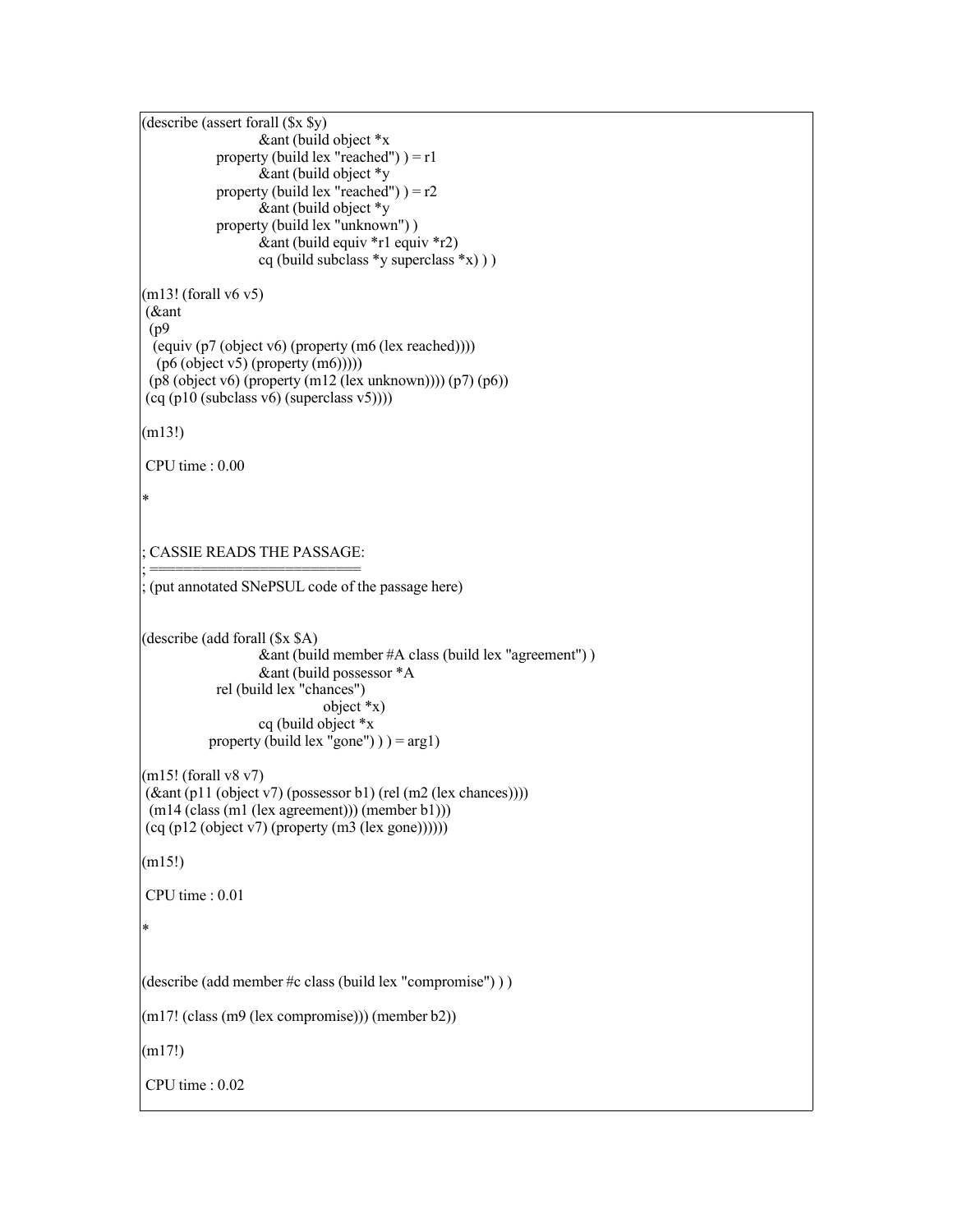(describe (add object \*c property (build lex "impossible")  $) = arg2$ ) (m18! (object b2) (property (m10 (lex impossible)))) (m7! (object (m5 (lex disagreement))) (property (m6 (lex reached)))) (m18! m7!) CPU time : 0.01 \* (describe (add member #I class (build lex "impasse") ) ) (m21! (class (m20 (lex impasse))) (member b3)) (m21!) CPU time : 0.01 \* (describe (add object \*I property (build lex "unknown") ) )  $(m22! (object b3) (property (m12 (lex unknown))))$ (m22!) CPU time : 0.00 \* (describe (add mod (build lex "in short") head (add object \*I property (build lex "reached")  $) = arg3$ )  $(m25! \text{ (head } (m24! \text{ (object } b3) \text{ (property } (m6 \text{ (lex reached)))))})$ (mod (m23 (lex in short)))) (m25!) CPU time : 0.01 \* (describe (assert thresh 3 arg \*arg1 arg \*arg2 arg \*arg3) )

\*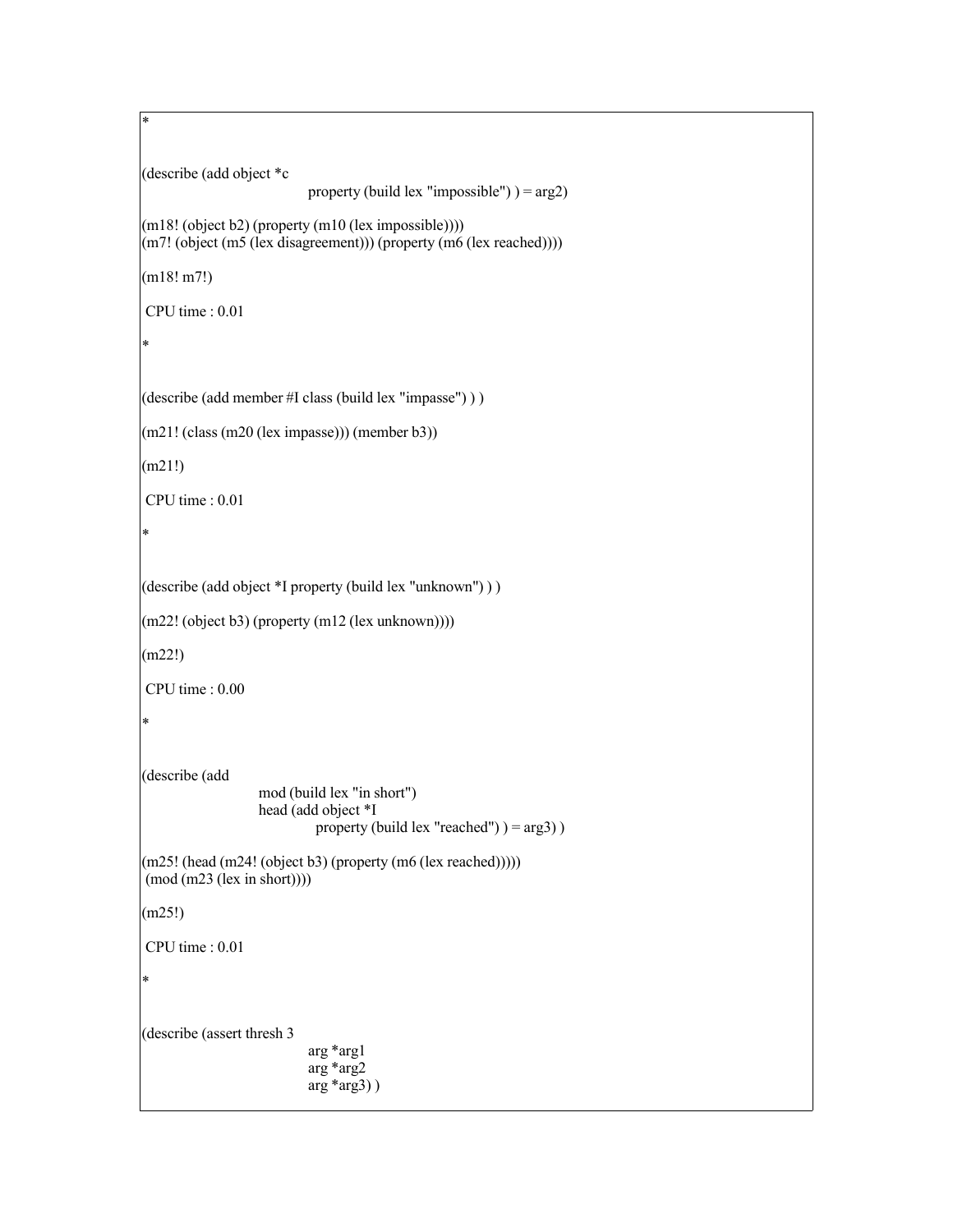(m26! (thresh 3)  $(\arg(m24! (object b3) (property (m6 (lex reached))))))$ (m18! (object b2) (property (m10 (lex impossible))))  $(m15! (for all v8 v7))$ (&ant (p11 (object v7) (possessor b1) (rel (m2 (lex chances))))  $(m14$  (class  $(m1$  (lex agreement))) (member b1)))  $(cq (p12 (object v7) (property (m3 (lex gone))))))$ (m7! (object (m5 (lex disagreement))) (property (m6))))) (m26!) CPU time : 0.00 \* ; Ask Cassie what "Impasse" means: ; UNCOMMENT THE ONE YOU \*DO\* WANT ; AND DELETE THE OTHER!!!!!!!!!!!!!!!!!!!!!!!!!!!!!!  $\gamma$ --> defineNoun "impasse") Definition of impasse: Possible Properties: unknown, reached, nil CPU time : 0.05 \* End of /home/csgrad/rm64/cse720/Impasse1.demo demonstration. CPU time : 0.34 \* Assert run International Allegro CL Enterprise Edition 6.2 [Solaris] (Sep 23, 2004 10:59) Copyright (C) 1985-2002, Franz Inc., Berkeley, CA, USA. All Rights Reserved. This development copy of Allegro CL is licensed to: [4549] SUNY/Buffalo, N. Campus ;; Optimization settings: safety 1, space 1, speed 1, debug 2. ;; For a complete description of all compiler switches given the current ;; optimization settings evaluate (explain-compiler-settings). ;;--- ;; Current reader case mode: :case-sensitive-lower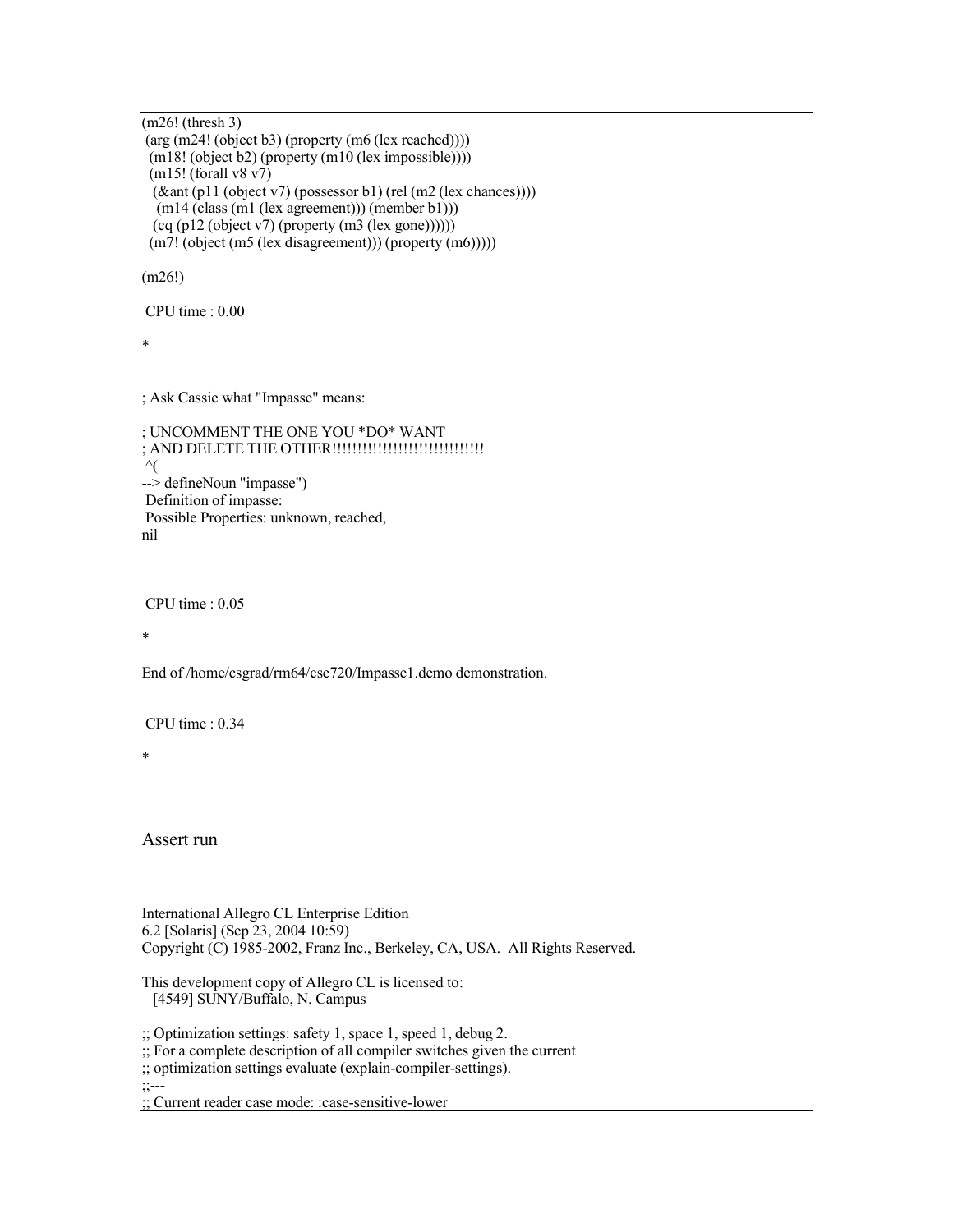cl-user(1): :ld /projects/snwiz/bin/sneps ; Loading /projects/snwiz/bin/sneps.lisp Loading system SNePS...10% 20% 30% 40% 50% 60% 70% 80% 90% 100% SNePS-2.6 [PL:1a 2004/08/26 23:05:27] loaded. Type `(sneps)' or `(snepslog)' to get started. cl-user(2): (sneps) Welcome to SNePS-2.6 [PL:1a 2004/08/26 23:05:27] Copyright (C) 1984--2004 by Research Foundation of State University of New York. SNePS comes with ABSOLUTELY NO WARRANTY! Type `(copyright)' for detailed copyright information. Type '(demo)' for a list of example applications. 12/18/2004 17:55:37 \* (demo "Impasse1.demo") File /home/csgrad/rm64/cse720/Impasse1.demo is now the source of input. CPU time : 0.00 \* ; ======================================================================= FILENAME: Impasse.demo ; DATE: 11-15-2004 PROGRAMMER: Rashmi Mudiyanur ;; template.demo.2003.11.17.txt Lines beginning with a semi-colon are comments. Lines beginning with "^" are Lisp commands. All other lines are SNePS commands. ; ; To use this file: run SNePS; at the SNePS prompt (\*), type: ; ; (demo "Impasse.demo" :av) ; Make sure all necessary files are in the current working directory ; or else use full path names. ; ======================================================================= Turn off inference tracing. This is optional; if tracing is desired, then delete this. ^( --> setq snip:\*infertrace\* nil) nil CPU time : 0.00 \* ; Load the appropriate definition algorithm: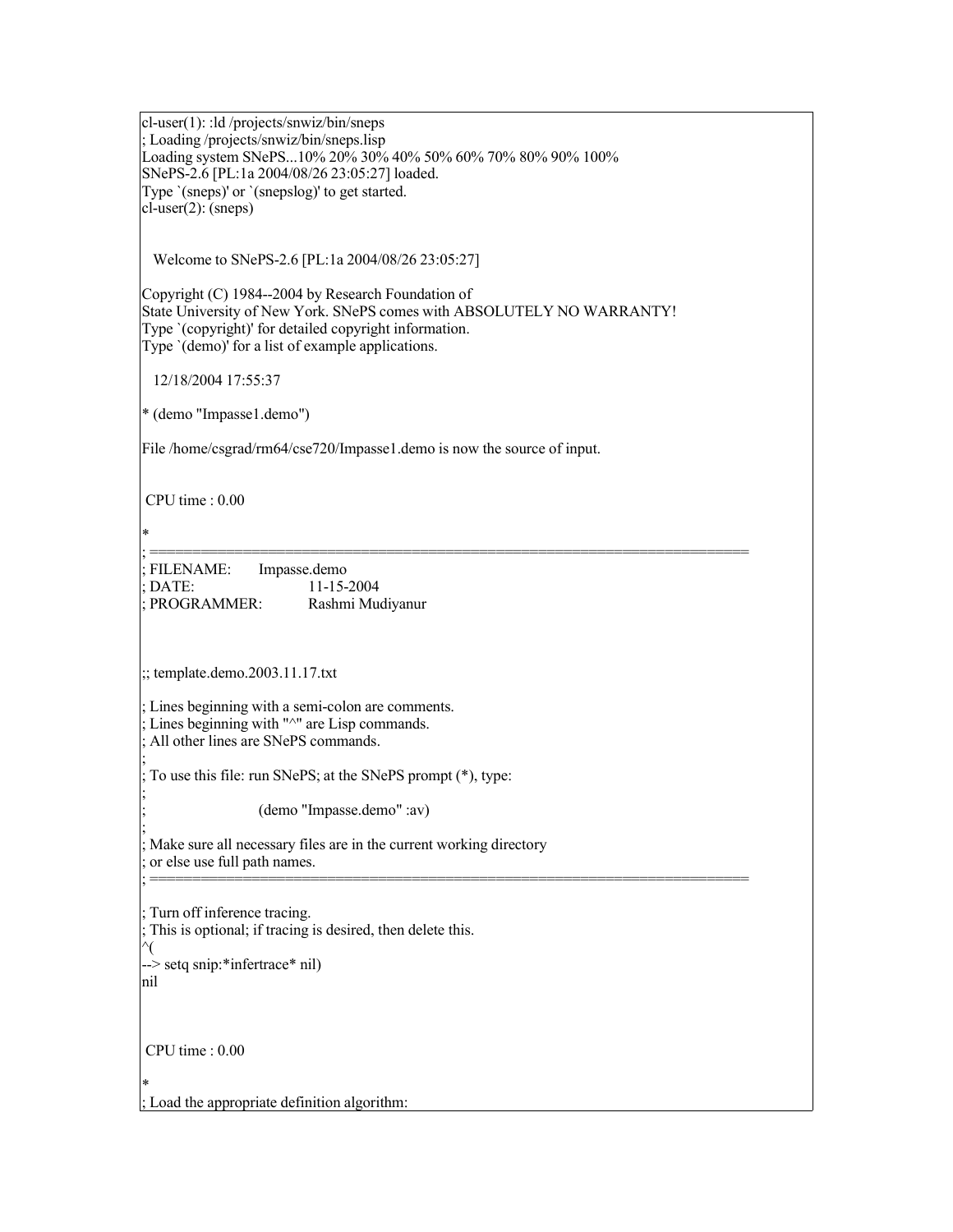```
;; UNCOMMENT THE ONE YOU *DO* WANT
;; AND DELETE THE OTHER!!!!!!!!!!!!!!!!!!!!!!!!!!!!!
^(
--> load "/projects/rapaport/CVA/STN2/defun_noun.cl")
; Loading /projects/rapaport/CVA/STN2/defun_noun.cl
t
CPU time : 0.17
* ; ^(load "/projects/rapaport/CVA/STN2/defun_verb.cl")
; Clear the SNePS network:
(resetnet)
Net reset - Relations and paths are still defined
CPU time : 0.01
*
; OPTIONAL:
 ; UNCOMMENT THE FOLLOWING CODE TO TURN FULL FORWARD INFERENCING ON:
;
;enter the "snip" package:
^(
--> in-package snip)
#<The snip package>
CPU time : 0.00
* ;
; ;turn on full forward inferencing:
^(
--> defun broadcast-one-report (represent)
                 (let (anysent)
                 (do.chset (ch *OUTGOING-CHANNELS* anysent)
                 (when (isopen.ch ch)
                 (setq anysent
                 (or (try-to-send-report represent ch)
                 anysent))()nil)
broadcast-one-report
CPU time : 0.00
* ;
;re-enter the "sneps" package:
^(
--> in-package sneps)
#<The sneps package>
```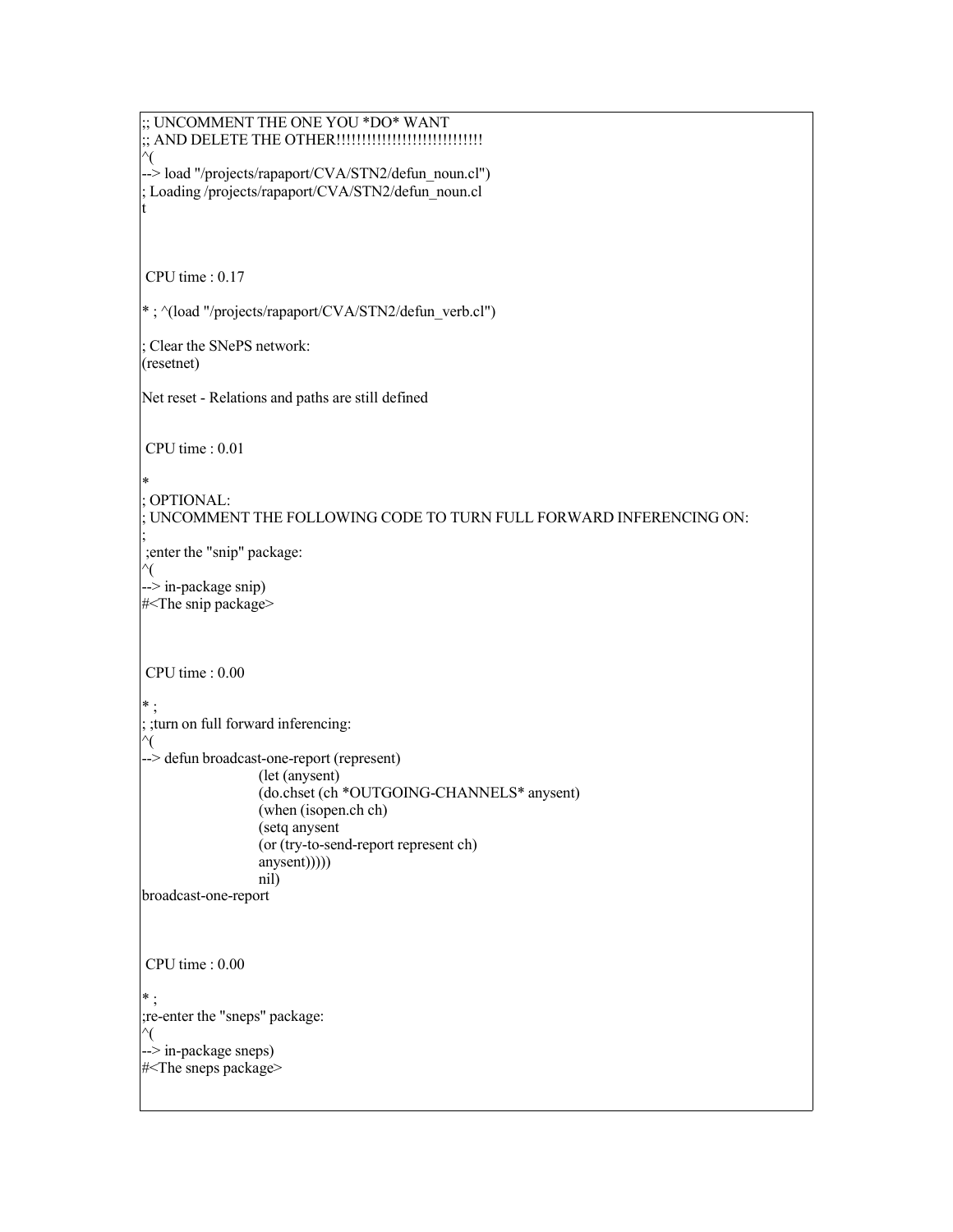CPU time : 0.00 \* ; load all pre-defined relations: (intext "/projects/rapaport/CVA/STN2/demos/rels") File /projects/rapaport/CVA/STN2/demos/rels is now the source of input. CPU time : 0.00 \* (a1 a2 a3 a4 after agent against antonym associated before cause class direction equiv etime event from in indobj instr into lex location manner member mode object on onto part place possessor proper-name property rel skf sp-rel stime subclass superclass subset superset synonym time to whole kn\_cat) CPU time : 0.01 \* End of file /projects/rapaport/CVA/STN2/demos/rels CPU time : 0.01 \* ; load all pre-defined path definitions: (intext "/projects/rapaport/CVA/mkb3.CVA/paths/paths") File /projects/rapaport/CVA/mkb3.CVA/paths/paths is now the source of input. CPU time : 0.00 \* before implied by the path (compose before (kstar (compose after- ! before))) before- implied by the path (compose (kstar (compose before- ! after)) before-) CPU time : 0.00 \* after implied by the path (compose after (kstar (compose before- ! after))) after- implied by the path (compose (kstar (compose after- ! before)) after-) CPU time : 0.00 \* sub1 implied by the path (compose object1- superclass- ! subclass superclass-! subclass) sub1- implied by the path (compose subclass- ! superclass subclass- ! superclass object1) CPU time : 0.00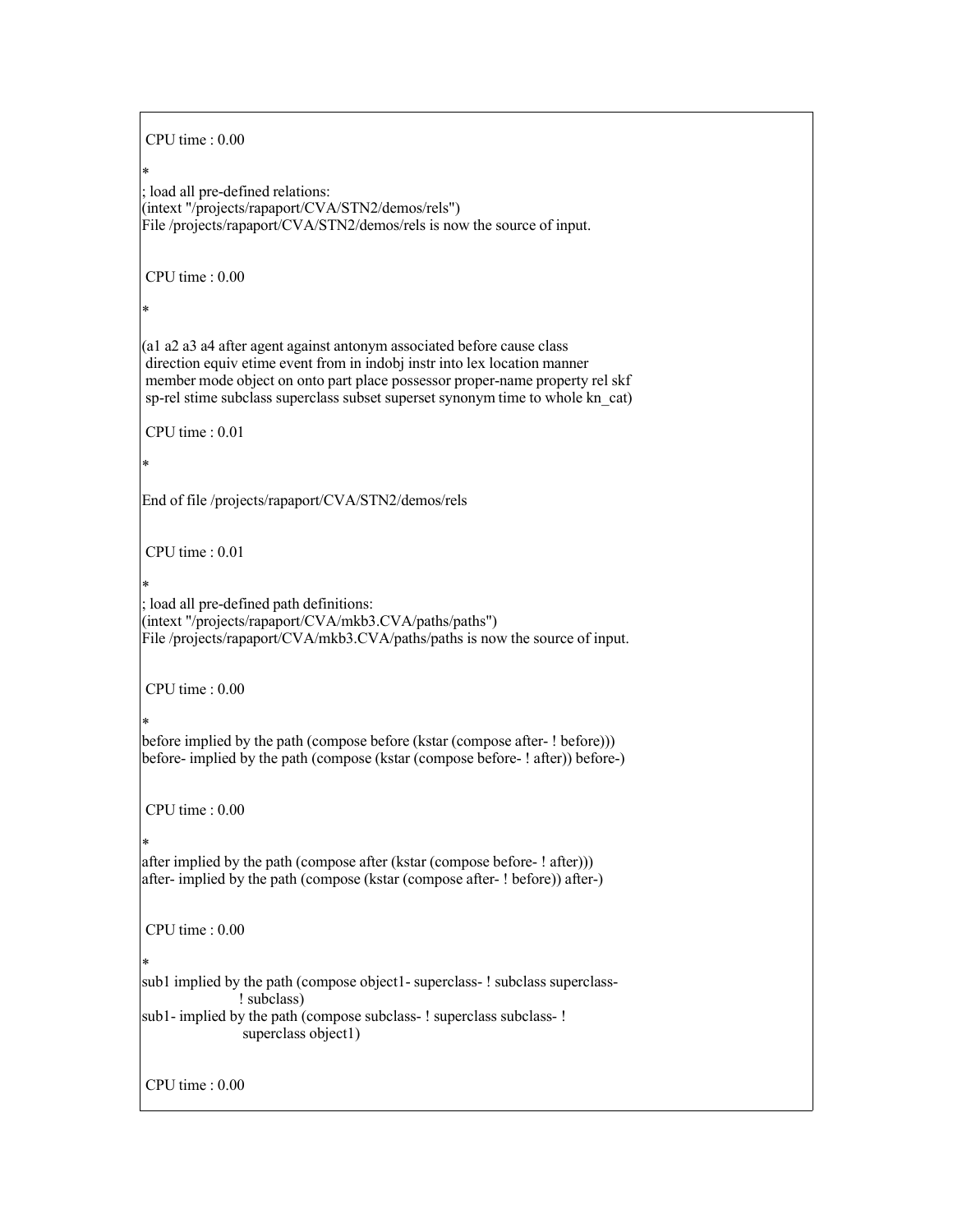```
*
super1 implied by the path (compose superclass subclass- ! superclass object1-
                ! object2)
super1- implied by the path (compose object2-! object1 superclass-! subclass
                 superclass-)
CPU time : 0.00
*
superclass implied by the path (or superclass super1)
superclass- implied by the path (or superclass- super1-)
CPU time : 0.00
*
End of file /projects/rapaport/CVA/mkb3.CVA/paths/paths
CPU time : 0.01
*
;defining the relations not found in the rels
(define isa mod head)
(isa mod head)
CPU time : 0.00
*
 ; BACKGROUND KNOWLEDGE:
; =====================
 ; (put annotated SNePSUL code of your background knowledge here)
;RULE1: If all chances for agreement are gone, then Disagreement has been reached
(describe (assert
                  ant (build forall ($x $A)
                          &ant (build member *A
                                      class (build lex "agreement") )
                          &ant (build possessor *A
                                      rel (build lex "chances")
                                      object *x)
                          cq (build object *x
                                    property (build lex "gone")))
                  cq (build object (build lex "disagreement")
                        property (build lex "reached") ) ) )
(m8!
(ant
 (m4 (for all v2 v1))(&ant (p2 (object v1) (possessor v2) (rel (m2 (lex chances))))
  (p1 (class (m1 (lex agreement))) (member v2)))
 (cq (p3 (object v1) (property (m3 (lex gone)))))))(cq (m7 (object (m5 (lex disagreement))) (property (m6 (lex reached))))))
```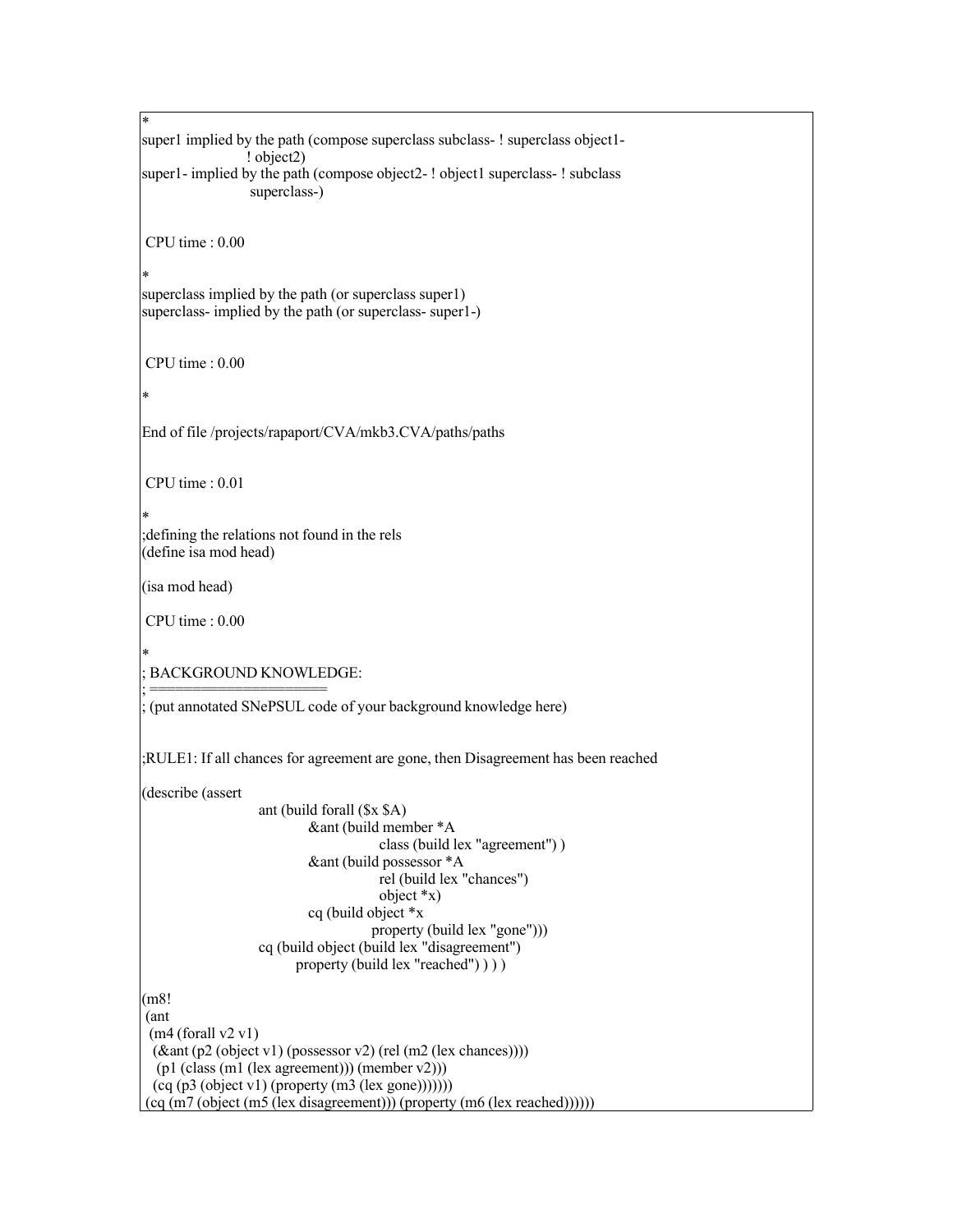```
(m8!)
CPU time : 0.00
*
;RULE2: If compromise is impossible then Disagreement has been reached.
(describe (assert forall ($x $y)
                   &ant (build member *x
                             class (build lex "compromise") )
                   &ant (build object *x
            property (build lex "impossible") )
                   cq (build object (build lex "disagreement")
           property (build lex "reached") ) ) )
(m11! (forall v4 v3)
(&ant (p5 (object v3) (property (m10 (lex impossible))))
 (p4 (class (m9 (lex compromise))) (member v3)))
(cq (m7 (object (m5 (lex disagreement))) (property (m6 (lex reached))))))
(m11!)CPU time : 0.01
*
;RULE3: If X is reached and Y is reached and Y is unknown, then Y is X.
(describe (assert forall ($x $y)
                   &ant (build object *x
            property (build lex "reached") ) = r1\&ant (build object *y
            property (build lex "reached") = r2&ant (build object *y
            property (build lex "unknown") )
                  &ant (build thresh 2
                           arg \pi<sup>1</sup> arg \pi<sup>2</sup>)
                   cq (build subclass \ast y superclass \ast x)))
(m13! (forall v6 v5)
(&ant
 (p9 (thresh 2)
 (arg (p7 (object v6) (property (m6 (lex reached))))
  (p6 (object v5) (property (m6))))(p8 (object v6) (property (m12 (lex unknown)))) (p7) (p6))
(cq (p10 (subclass v6) (superclass v5))))
(m13!)
CPU time : 0.00
*
 ; CASSIE READS THE PASSAGE:
; =========================
```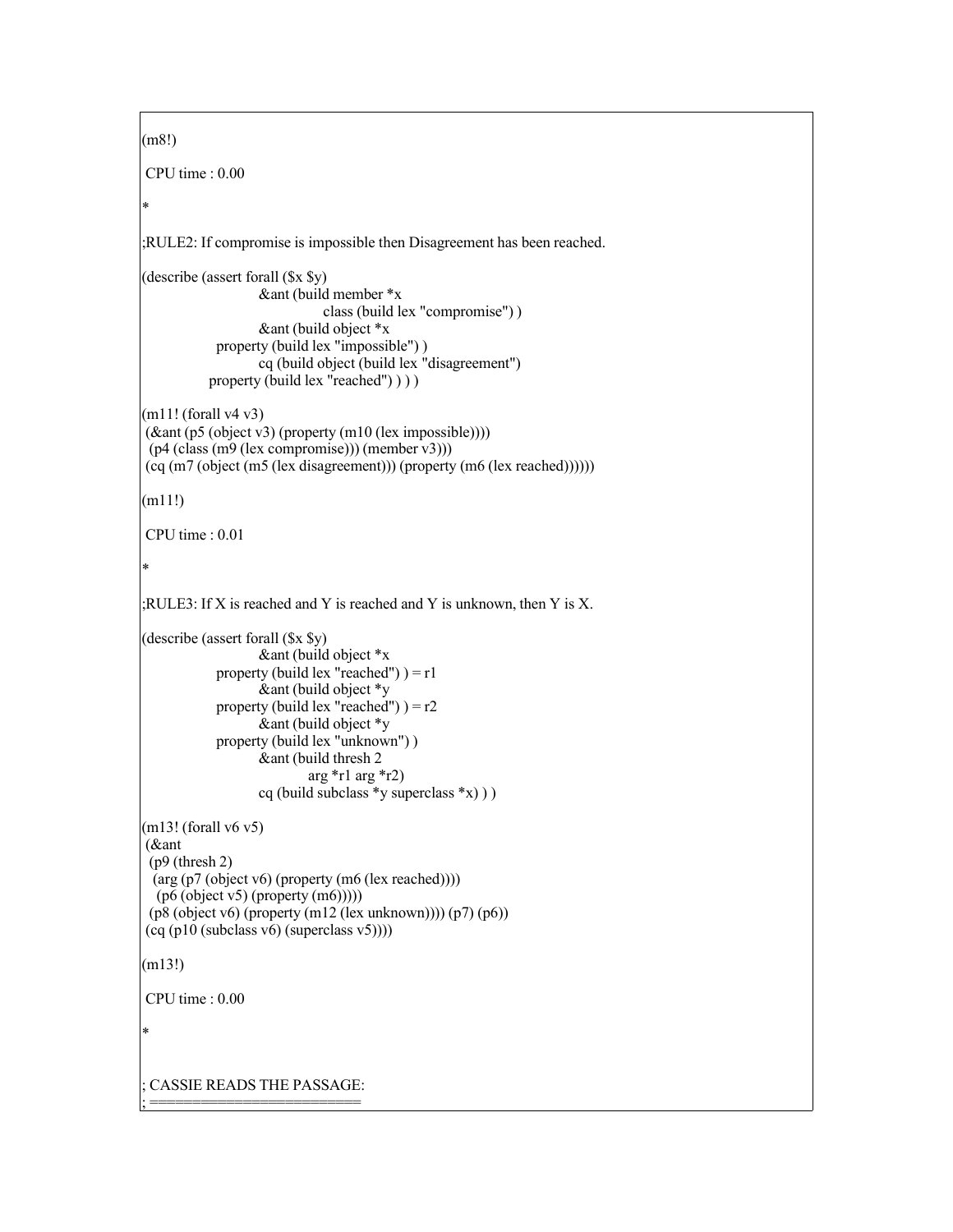```
; (put annotated SNePSUL code of the passage here)
(describe (add forall ($x $A)
                  &ant (build member #A class (build lex "agreement") )
                  &ant (build possessor *A
            rel (build lex "chances")
                             object *x)
                  cq (build object *x
           property (build lex "gone") ) = arg1)
(m15! (forall v8 v7)
(\&ant (p11 (object v7) (possessor b1) (rel (m2 (lex chances))))
 (m14 (class (m1 (lex agreement))) (member b1)))
(cq (p12 (object v7) (property (m3 (lex gone))))))(m15!)
CPU time : 0.01
*
(describe (add member #c class (build lex "compromise") ) )
(m17! (class (m9 (lex compromise))) (member b2))
(m17!)
CPU time : 0.03
*
(describe (add object *c
                          property (build lex "impossible") ) = arg2)
(m18! (object b2) (property (m10 (lex impossible))))(m7! (object (m5 (lex disagreement))) (property (m6 (lex reached))))
(m18! m7!)
CPU time : 0.02
*
(describe (add member #I class (build lex "impasse") ) )
(m21! (class (m20 (lex impasse))) (member b3))
(m21!)
CPU time : 0.00
*
```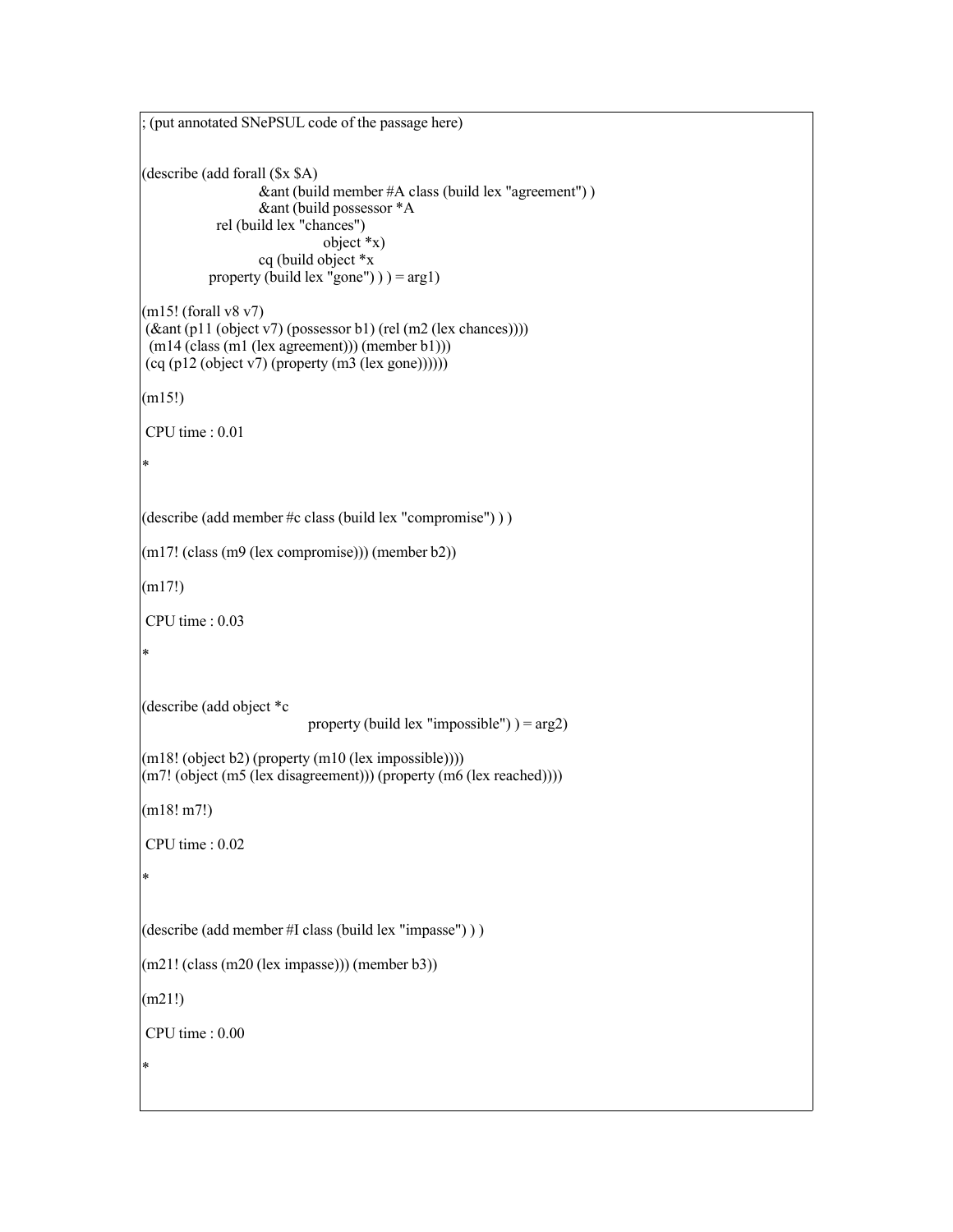(describe (add object \*I property (build lex "unknown") ) )  $(m22! (object b3) (property (m12 (lex unknown))))$ (m22!) CPU time : 0.01 \* (describe (add mod (build lex "in short") head (add object \*I property (build lex "reached")  $) = arg3$ )  $(m25!)$  (head  $(m24!)$  (object b3) (property  $(m6$  (lex reached)))))  $(mod (m23 (lex in short))))$ (m25!) CPU time : 0.01 \* (describe (assert thresh 3 arg \*arg1 arg \*arg2 arg \*arg3) ) (m26! (thresh 3)  $(\arg(m24! (object b3) (property (m6 (lex reached))))))$  $(m18! (object b2) (property (m10 (lex impossible))))$ (m15! (forall v8 v7) (&ant (p11 (object v7) (possessor b1) (rel (m2 (lex chances)))) (m14 (class (m1 (lex agreement))) (member b1)))  $(cq (p12 (object v7) (property (m3 (lex gone))))))$ (m7! (object (m5 (lex disagreement))) (property (m6))))) (m26!) CPU time : 0.00 \* ; Ask Cassie what "Impasse" means: ; UNCOMMENT THE ONE YOU \*DO\* WANT ; AND DELETE THE OTHER!!!!!!!!!!!!!!!!!!!!!!!!!!!!!! ^( --> defineNoun "impasse") Definition of impasse: Possible Properties: unknown, reached, nil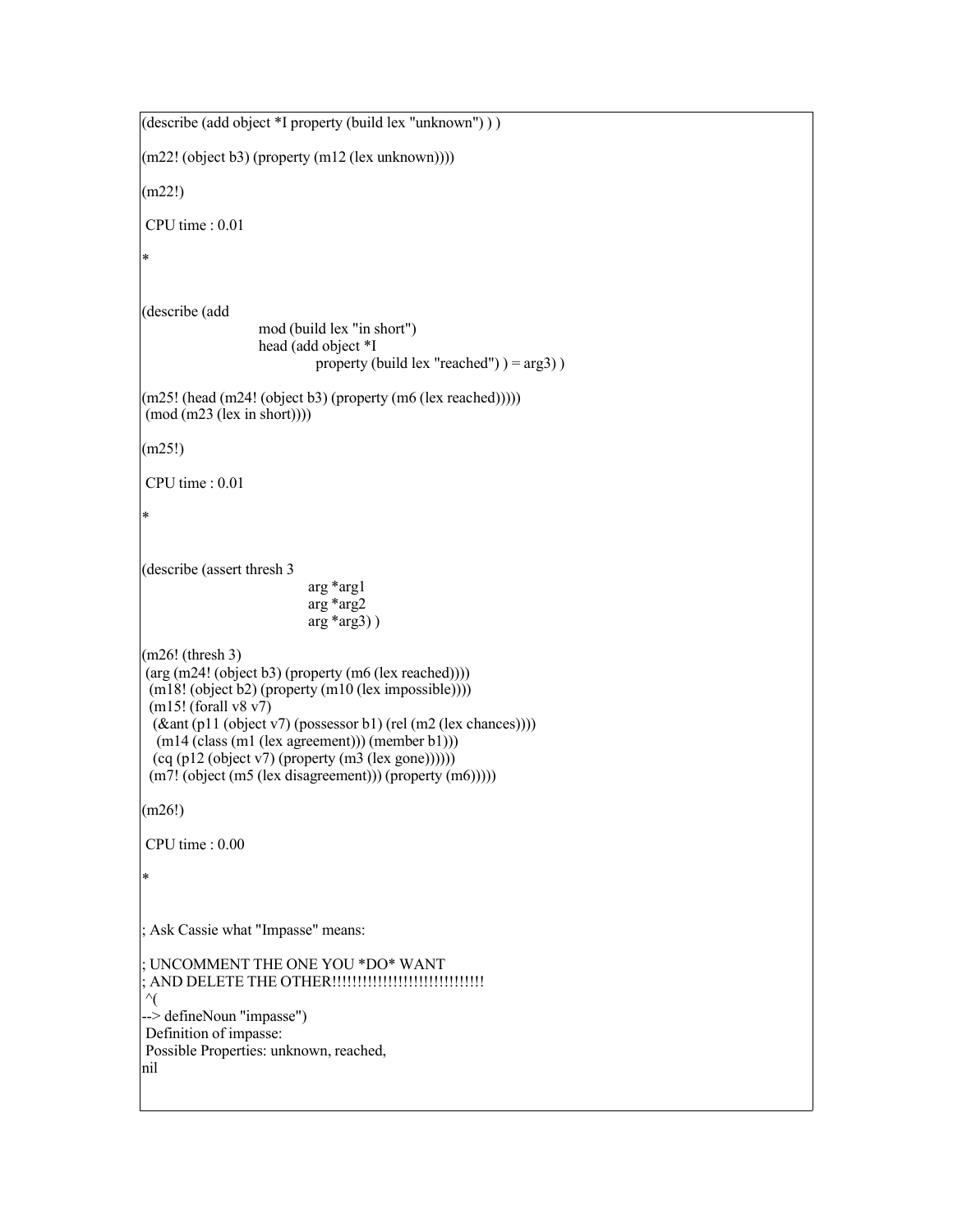CPU time : 0.05

\*

\*

End of /home/csgrad/rm64/cse720/Impasse1.demo demonstration.

CPU time : 0.34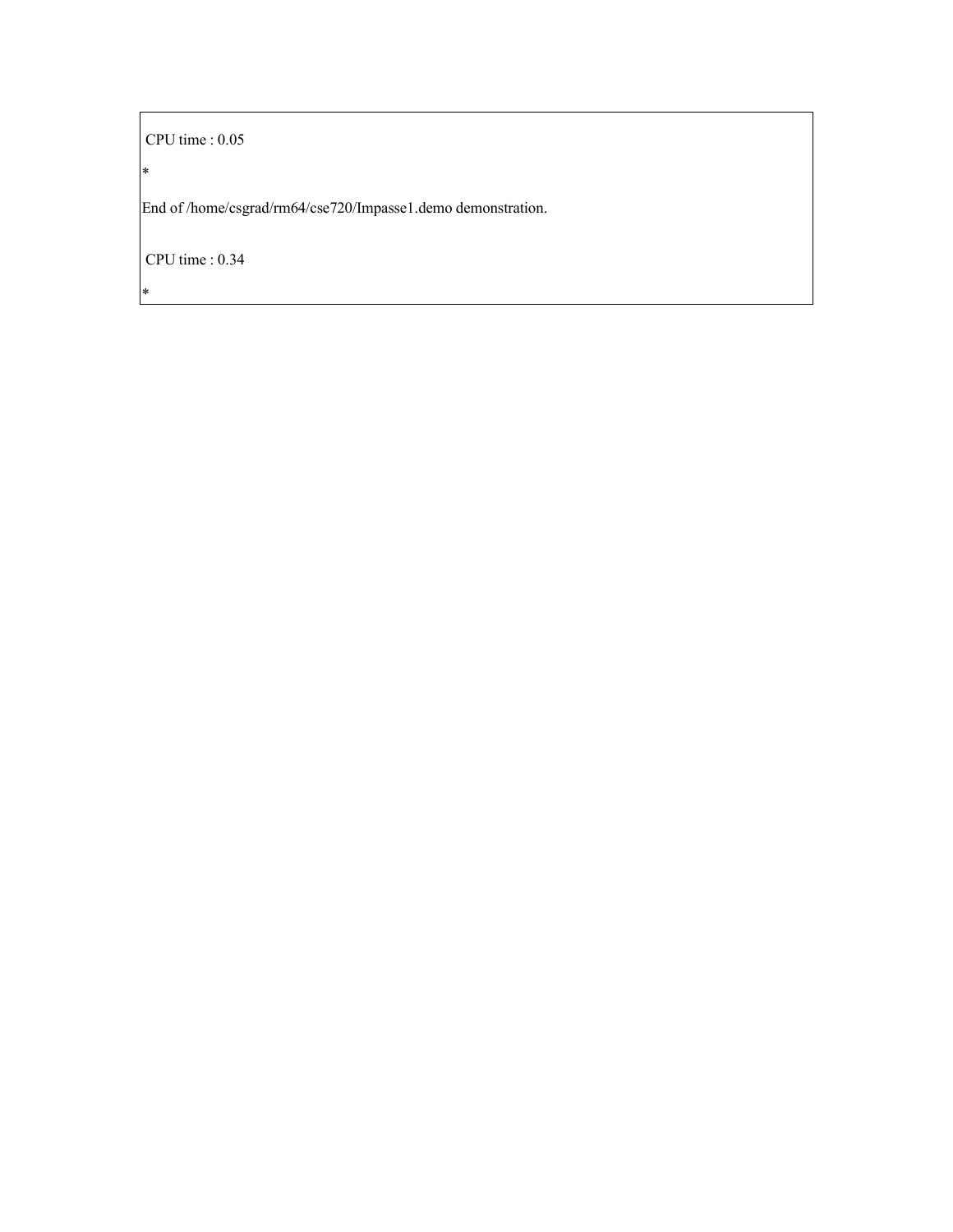Add Run

International Allegro CL Enterprise Edition 6.2 [Solaris] (Sep 23, 2004 10:59) Copyright (C) 1985-2002, Franz Inc., Berkeley, CA, USA. All Rights Reserved. This development copy of Allegro CL is licensed to: [4549] SUNY/Buffalo, N. Campus ;; Optimization settings: safety 1, space 1, speed 1, debug 2. ;; For a complete description of all compiler switches given the current ;; optimization settings evaluate (explain-compiler-settings).  $\cdot$ ---;; Current reader case mode: :case-sensitive-lower cl-user(1): :ld /projects/snwiz/bin/sneps ; Loading /projects/snwiz/bin/sneps.lisp Loading system SNePS...10% 20% 30% 40% 50% 60% 70% 80% 90% 100% SNePS-2.6 [PL:1a 2004/08/26 23:05:27] loaded. Type `(sneps)' or `(snepslog)' to get started. cl-user(2): (sneps) Welcome to SNePS-2.6 [PL:1a 2004/08/26 23:05:27] Copyright (C) 1984--2004 by Research Foundation of State University of New York. SNePS comes with ABSOLUTELY NO WARRANTY! Type `(copyright)' for detailed copyright information. Type `(demo)' for a list of example applications. 12/18/2004 18:08:01 \* (demo "Impasse1.demo") File /home/csgrad/rm64/cse720/Impasse1.demo is now the source of input. CPU time : 0.00 \* ; ======================================================================= FILENAME: Impasse.demo ; DATE: 11-15-2004 PROGRAMMER: Rashmi Mudiyanur ;; template.demo.2003.11.17.txt Lines beginning with a semi-colon are comments. Lines beginning with " $\wedge$ " are Lisp commands. All other lines are SNePS commands. ; ; To use this file: run SNePS; at the SNePS prompt (\*), type: ; ; (demo "Impasse.demo" :av) ;

Make sure all necessary files are in the current working directory ; or else use full path names.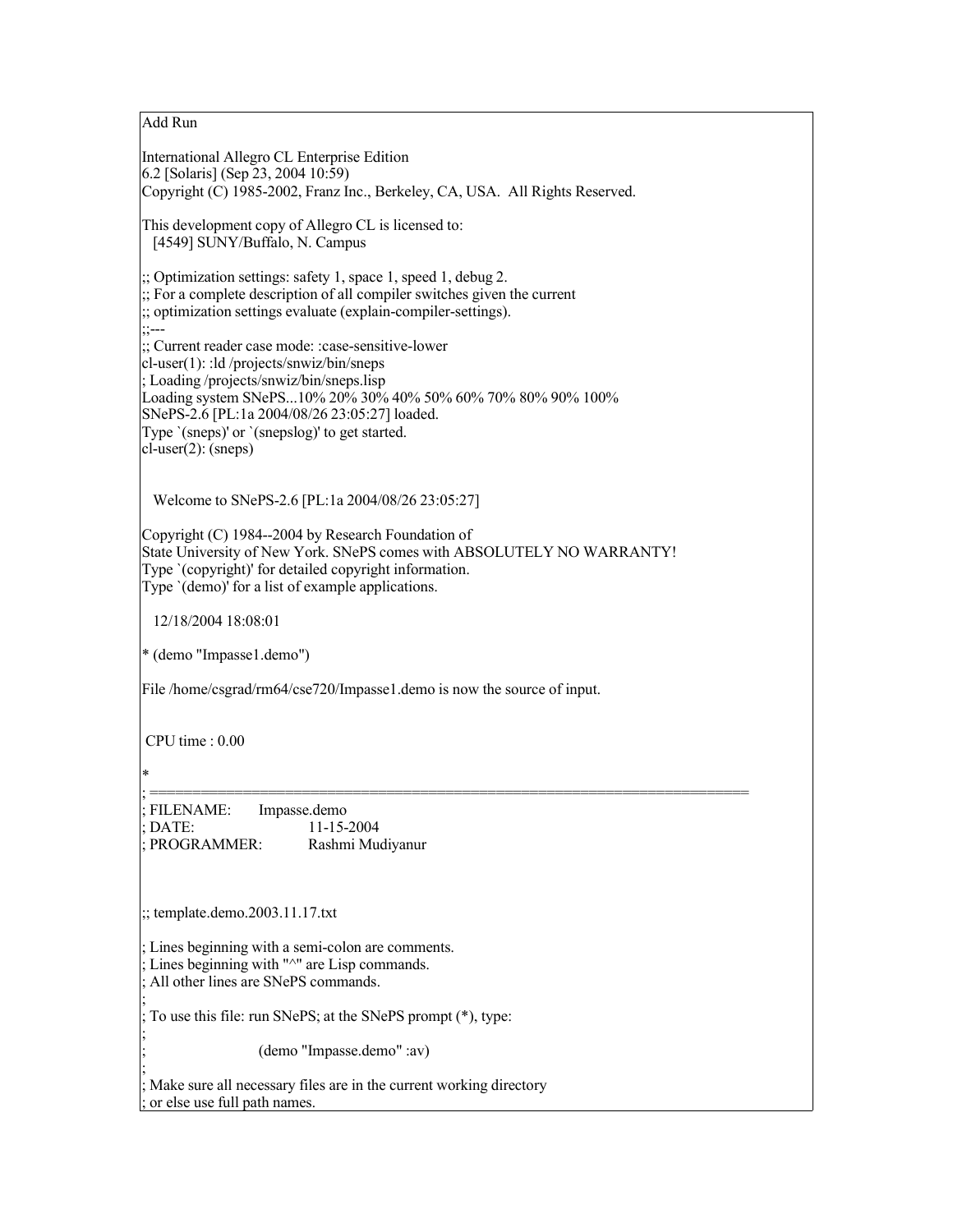Turn off inference tracing. This is optional; if tracing is desired, then delete this. ^( --> setq snip:\*infertrace\* nil) nil CPU time : 0.00 \* ; Load the appropriate definition algorithm: ;; UNCOMMENT THE ONE YOU \*DO\* WANT ;; AND DELETE THE OTHER!!!!!!!!!!!!!!!!!!!!!!!!!!!!! ^( --> load "/projects/rapaport/CVA/STN2/defun\_noun.cl") ; Loading /projects/rapaport/CVA/STN2/defun\_noun.cl t CPU time : 0.18 \* ; ^(load "/projects/rapaport/CVA/STN2/defun\_verb.cl") ; Clear the SNePS network: (resetnet) Net reset - Relations and paths are still defined CPU time : 0.00 \* ; OPTIONAL: ; UNCOMMENT THE FOLLOWING CODE TO TURN FULL FORWARD INFERENCING ON: ; ;enter the "snip" package: ^( -> in-package snip) #<The snip package> CPU time : 0.00 \* ; ; ;turn on full forward inferencing: ^( --> defun broadcast-one-report (represent) (let (anysent) (do.chset (ch \*OUTGOING-CHANNELS\* anysent) (when (isopen.ch ch) (setq anysent (or (try-to-send-report represent ch) anysent)))))

; =======================================================================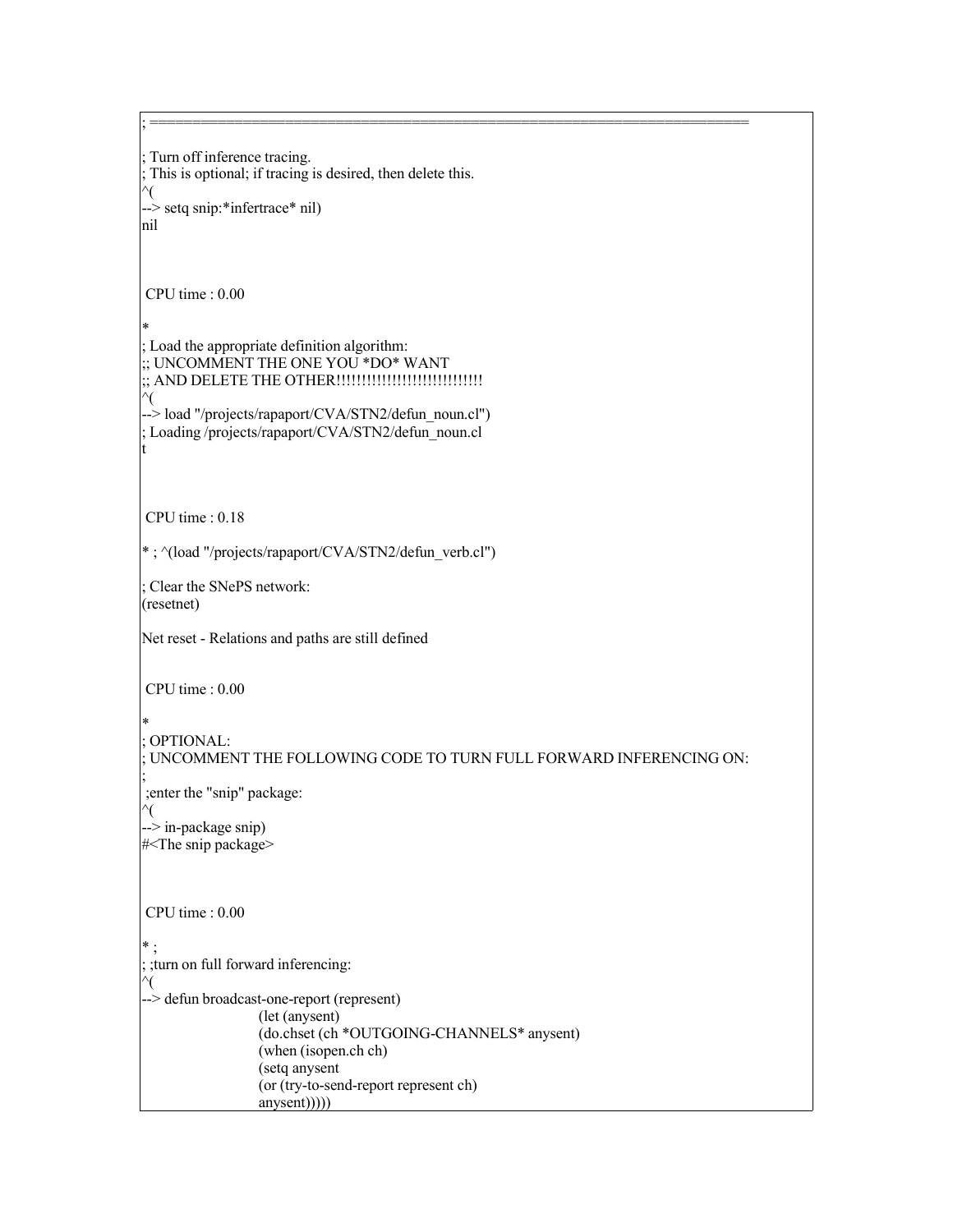```
nil)
broadcast-one-report
CPU time : 0.00
* ;
;re-enter the "sneps" package:
^(
--> in-package sneps)
#<The sneps package>
CPU time : 0.00
*
; load all pre-defined relations:
(intext "/projects/rapaport/CVA/STN2/demos/rels")
File /projects/rapaport/CVA/STN2/demos/rels is now the source of input.
CPU time : 0.00
*
(a1 a2 a3 a4 after agent against antonym associated before cause class
direction equiv etime event from in indobj instr into lex location manner
member mode object on onto part place possessor proper-name property rel skf
sp-rel stime subclass superclass subset superset synonym time to whole kn_cat)
CPU time : 0.01
*
End of file /projects/rapaport/CVA/STN2/demos/rels
CPU time : 0.01
*
; load all pre-defined path definitions:
(intext "/projects/rapaport/CVA/mkb3.CVA/paths/paths")
File /projects/rapaport/CVA/mkb3.CVA/paths/paths is now the source of input.
CPU time : 0.00
*
before implied by the path (compose before (kstar (compose after- ! before)))
before- implied by the path (compose (kstar (compose before- ! after)) before-)
CPU time : 0.00
*
after implied by the path (compose after (kstar (compose before- ! after)))
```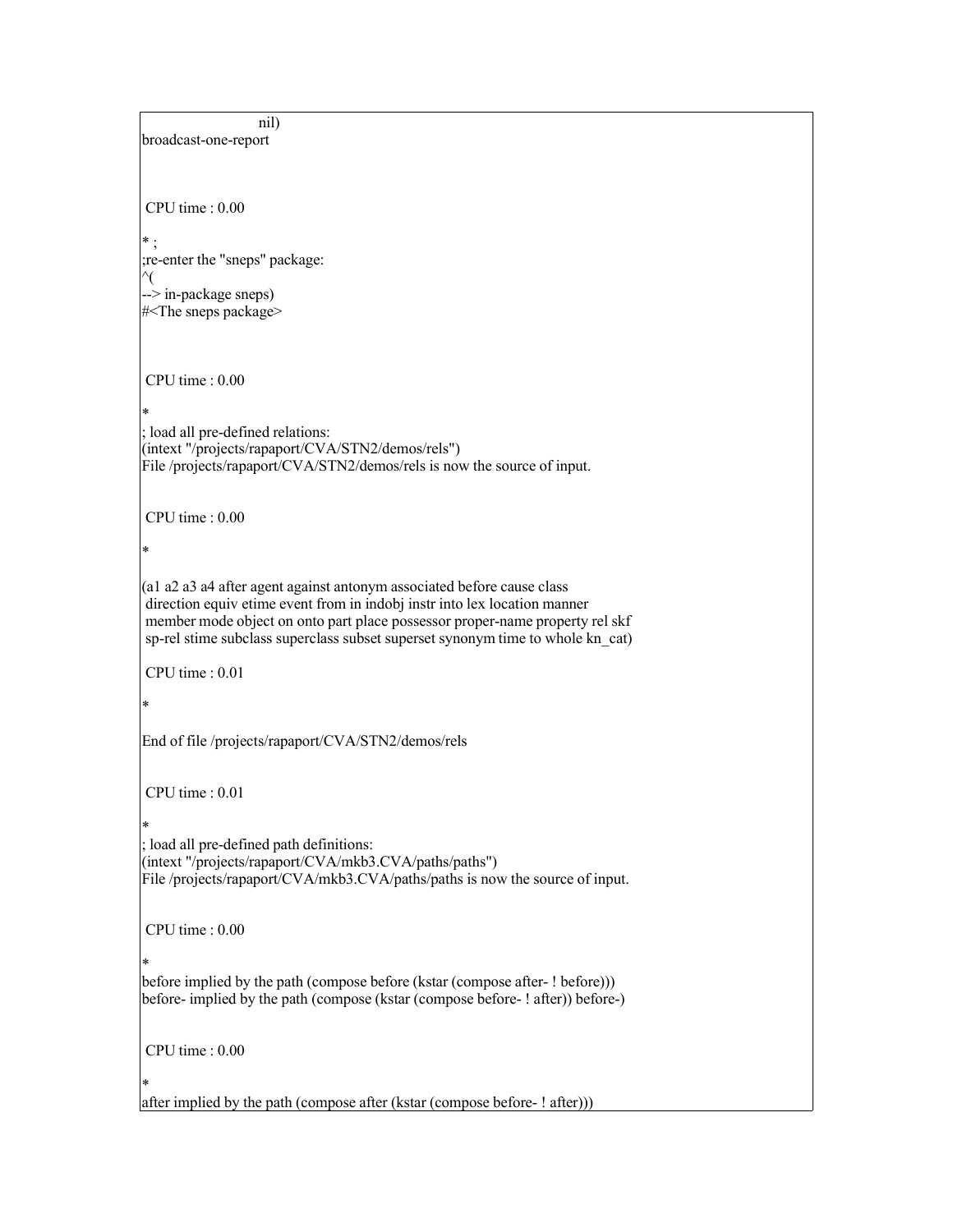after- implied by the path (compose (kstar (compose after- ! before)) after-) CPU time : 0.00 \* sub1 implied by the path (compose object1- superclass- ! subclass superclass-! subclass) sub1- implied by the path (compose subclass- ! superclass subclass- ! superclass object1) CPU time : 0.00 \* super1 implied by the path (compose superclass subclass-! superclass object1-! object2) super1- implied by the path (compose object2-! object1 superclass-! subclass superclass-) CPU time : 0.00 \* superclass implied by the path (or superclass super1) superclass- implied by the path (or superclass- super1-) CPU time : 0.00 \* End of file /projects/rapaport/CVA/mkb3.CVA/paths/paths CPU time : 0.00 \* ;defining the relations not found in the rels (define isa mod head) (isa mod head) CPU time : 0.00 \* ; BACKGROUND KNOWLEDGE: ; ===================== (put annotated SNePSUL code of your background knowledge here) ;RULE1: If all chances for agreement are gone, then Disagreement has been reached (describe (assert ant (build forall (\$x \$A) &ant (build member \*A class (build lex "agreement") ) &ant (build possessor \*A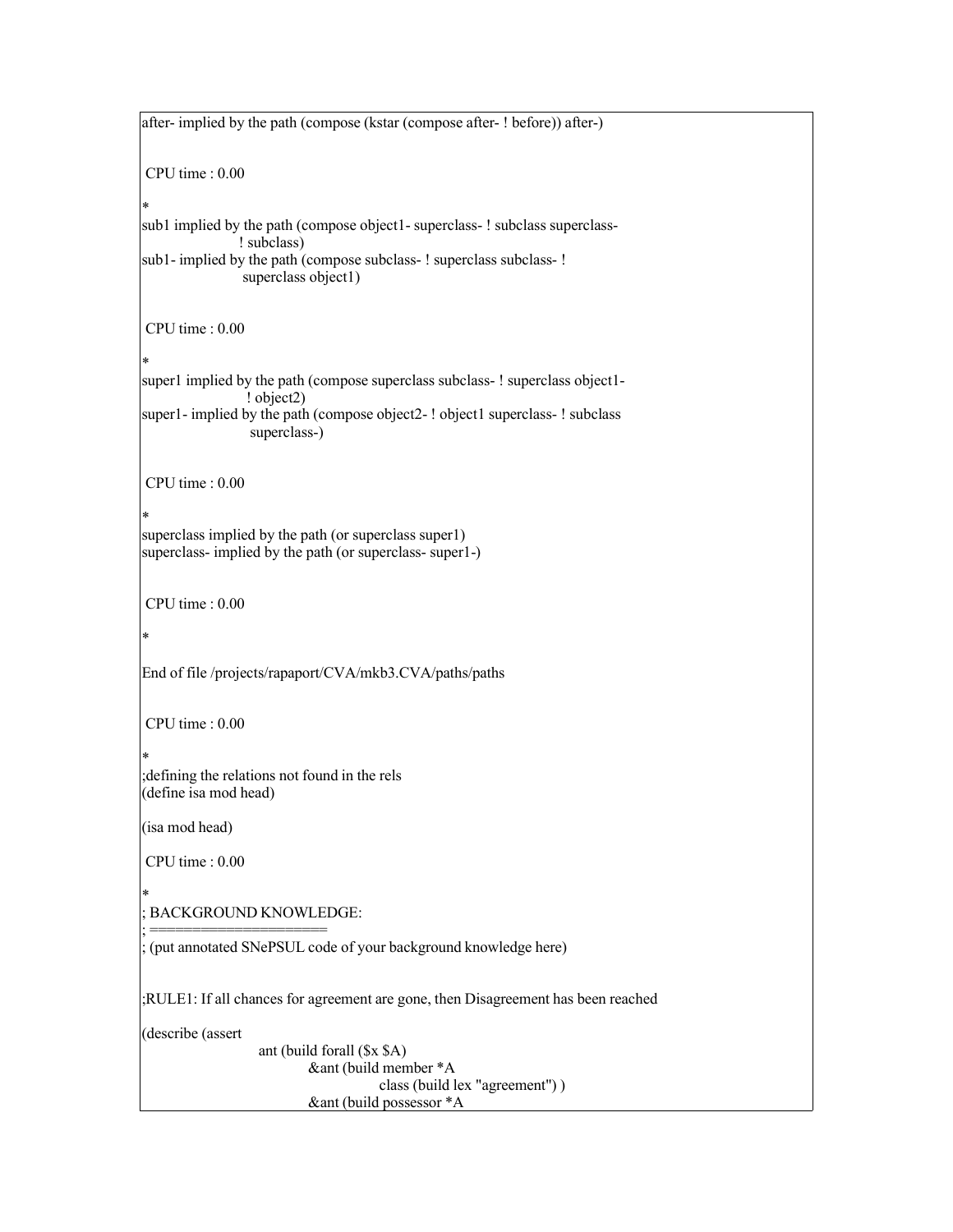```
rel (build lex "chances")
                                      object *x)
                           cq (build object *x
                                     property (build lex "gone")))
                  cq (build object (build lex "disagreement")
                        property (build lex "reached") ) ) )
(m8!
(ant
 (m4 (for all v2 v1))(&ant (p2 (object v1) (possessor v2) (rel (m2 (lex chances))))
  (p1 (class (m1 (lex agreement))) (member v2)))
 (cq (p3 (object v1) (property (m3 (lex gone)))))))(cq (m7 (object (m5 (lex disagreement))) (property (m6 (lex reached))))))
(m8!)
CPU time : 0.00
*
;RULE2: If compromise is impossible then Disagreement has been reached.
(describe (assert forall ($x $y)
                  &ant (build member *x
                             class (build lex "compromise") )
                  &ant (build object *x
            property (build lex "impossible") )
                  cq (build object (build lex "disagreement")
          property (build lex "reached") ))
(m11! (for all v4 v3))(kant (p5 (object v3) (property (m10 (lex impossible))))(p4 (class (m9 (lex compromise))) (member v3)))
(cq (m7 (object (m5 (lex disagreement))) (property (m6 (lex reached))))))
(m11!)
CPU time : 0.00
*
;RULE3: If X is reached and Y is reached and Y is unknown, then Y is X.
(describe (assert forall ($x $y)
                  &ant (build object xproperty (build lex "reached") = r1
                  &ant (build object *y
            property (build lex "reached") = r2&ant (build object *y
            property (build lex "unknown") )
                  &ant (build thresh 2
                           arg r1 arg r2)
                  cq (build subclass *y superclass *x) ) )
(m13! (for all v6 v5))(&ant
(p9 (thresh 2)
```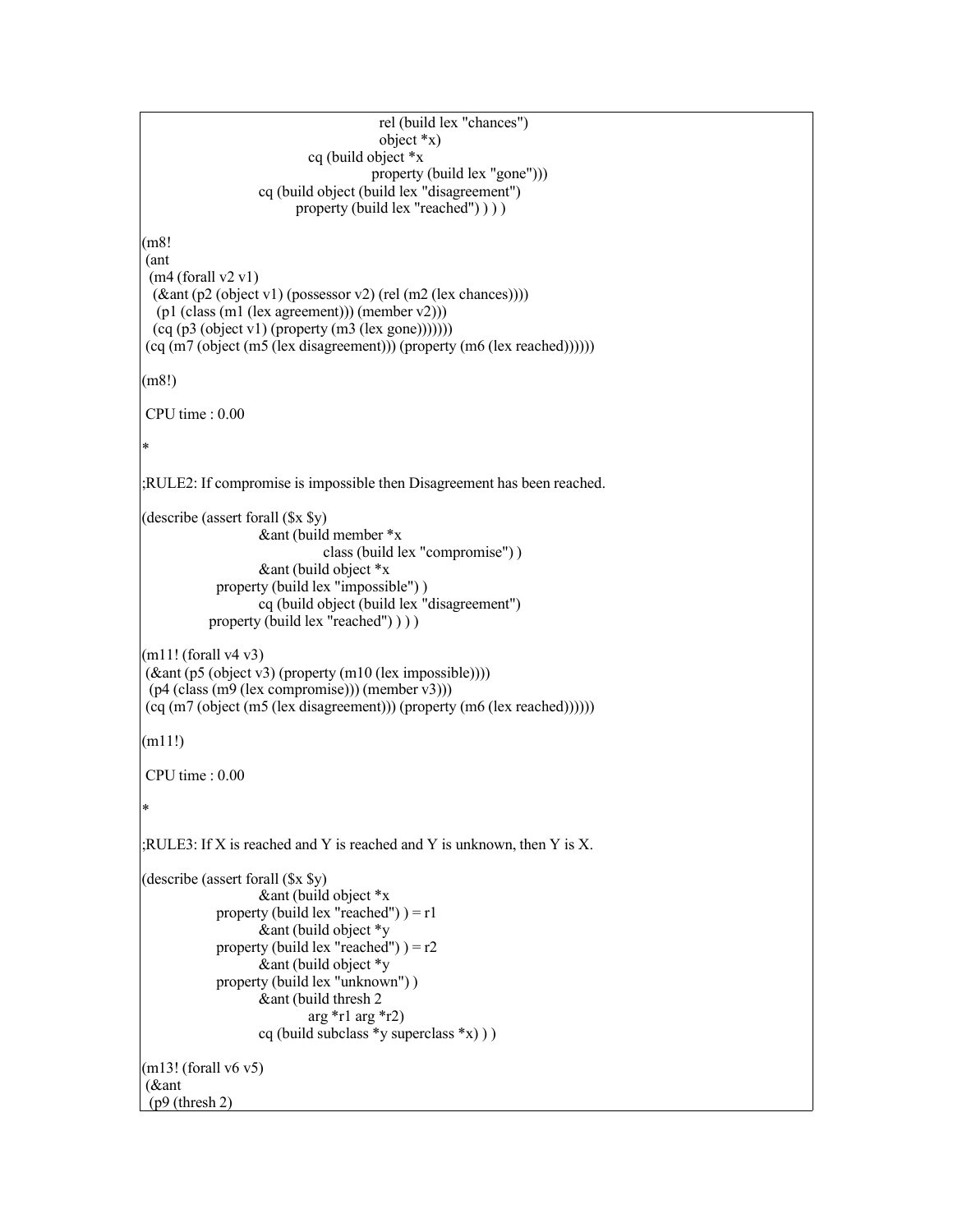(arg (p7 (object v6) (property (m6 (lex reached))))  $(p6 (object v5) (property (m6))))$ (p8 (object v6) (property (m12 (lex unknown)))) (p7) (p6))  $(cq (p10 (subclass v6) (superclass v5))))$ (m13!) CPU time : 0.01 \* ; CASSIE READS THE PASSAGE: ; ========================= (put annotated SNePSUL code of the passage here) (describe (add forall (\$x \$A) &ant (build member #A class (build lex "agreement") ) &ant (build possessor \*A rel (build lex "chances") object  $*_{x}$ ) cq (build object \*x property (build lex "gone")  $) = arg1$ ) (m15! (forall v8 v7)  $(\&$ ant (p11 (object v7) (possessor b1) (rel (m2 (lex chances)))) (m14 (class (m1 (lex agreement))) (member b1)))  $(cq (p12 (object v7) (property (m3 (lex gone))))))$ (m15!) CPU time : 0.01 \* (describe (add member #c class (build lex "compromise") ) ) (m17! (class (m9 (lex compromise))) (member b2)) (m17!) CPU time : 0.02 \* (describe (add object \*c property (build lex "impossible")  $) = arg2$ )  $(m18! (object b2) (property (m10 (lex impossible))))$ (m7! (object (m5 (lex disagreement))) (property (m6 (lex reached)))) (m18! m7!) CPU time : 0.02